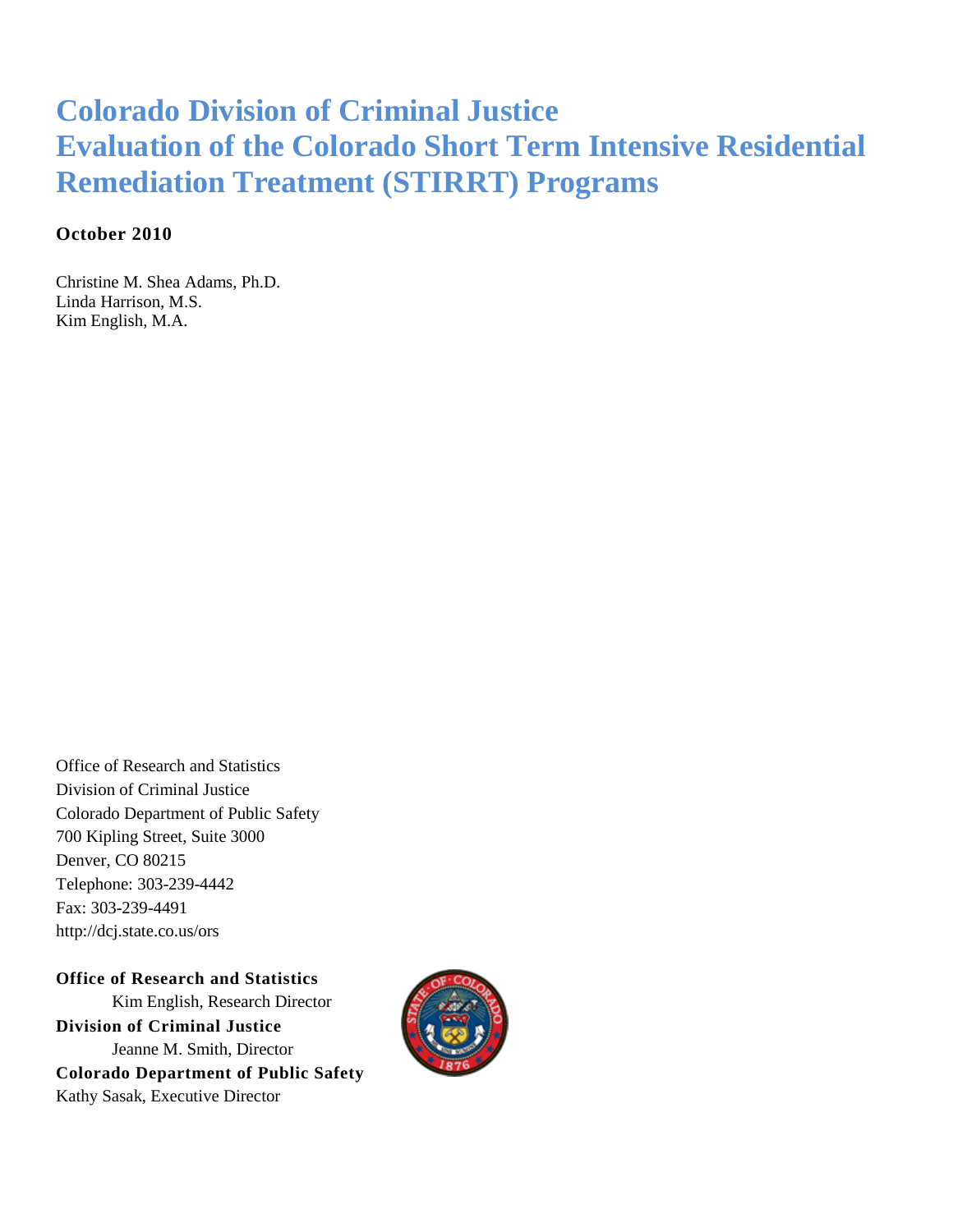## <span id="page-1-0"></span>**Acknowledgements**

The Department of Public Safety, Division of Criminal Justice, Office of Research and Statistics would like to thank the Department of Human Services, Division of Behavioral Health for providing us with the necessary data for this study. Specifically, the help that Bennie Lombard and Randy Deyle contributed is greatly appreciated.

Thanks also to Jeanne Smith, Director of the Division of Criminal Justice, for her ongoing support of our work. Despite the importance of this assistance, the responsibility of any errors belongs to us alone.

Christine M. Shea Adams, Ph.D. Linda Harrison, M.S. Kim English, M.A.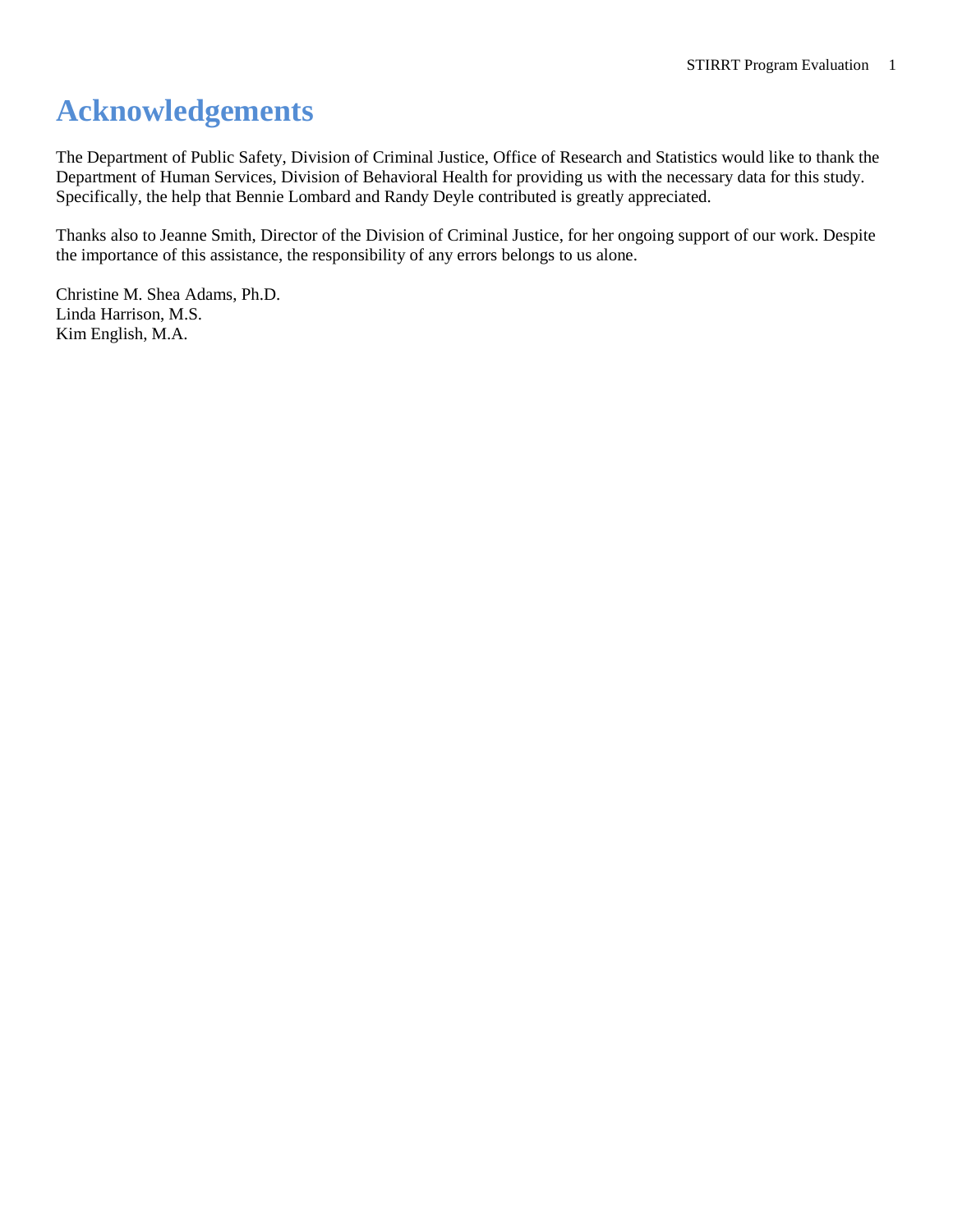## **Table of Contents**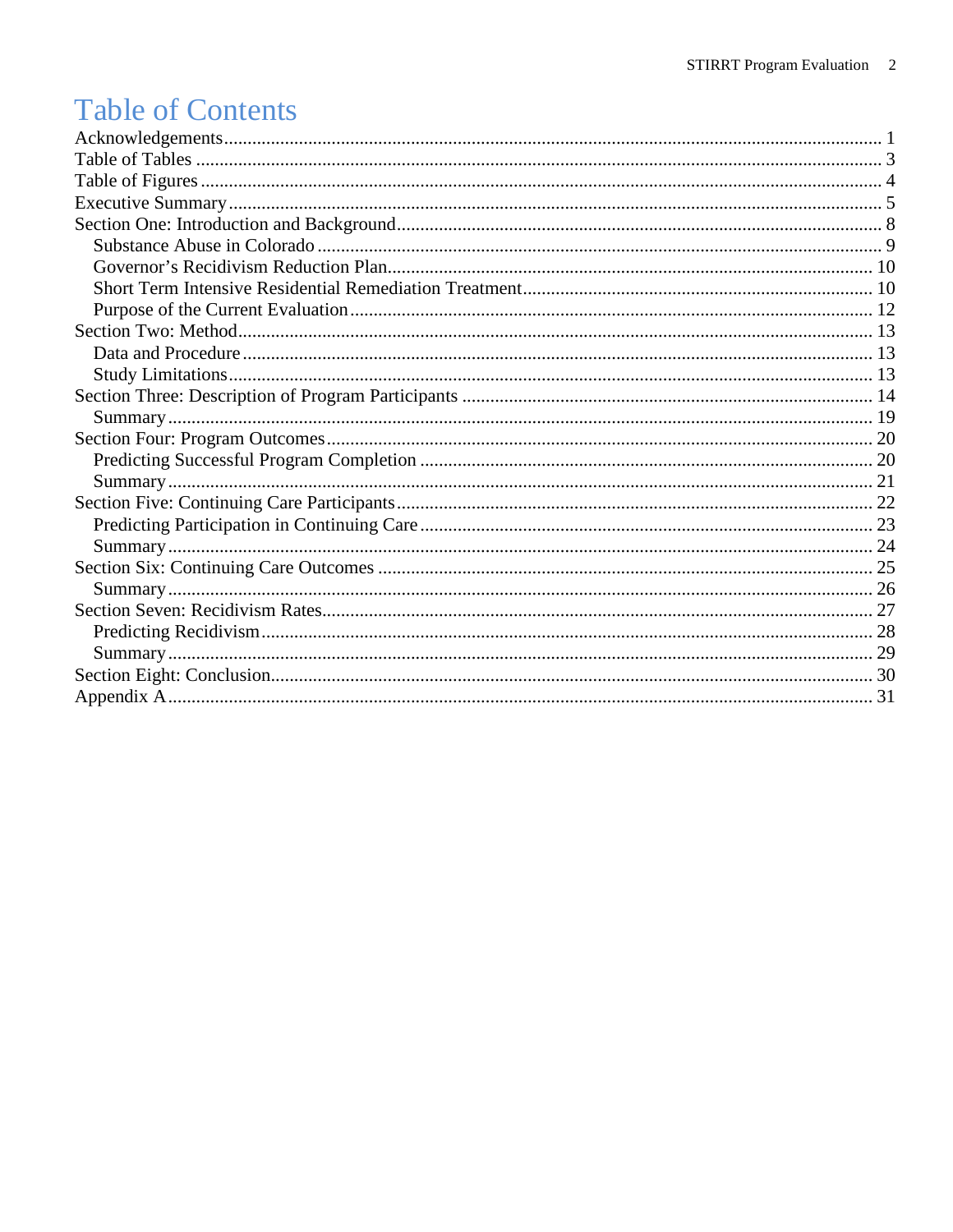## <span id="page-3-0"></span>**Table of Tables**

| Table 2. Percent charged with and percent convicted of a drug crime: five most frequent drugs 10         |  |
|----------------------------------------------------------------------------------------------------------|--|
|                                                                                                          |  |
|                                                                                                          |  |
|                                                                                                          |  |
|                                                                                                          |  |
|                                                                                                          |  |
|                                                                                                          |  |
|                                                                                                          |  |
|                                                                                                          |  |
|                                                                                                          |  |
|                                                                                                          |  |
| Table 13. Mental health problems at time of admission to STIRRT residential by provider 17               |  |
|                                                                                                          |  |
|                                                                                                          |  |
|                                                                                                          |  |
|                                                                                                          |  |
| Table 18. Program-specific predictors for successful or unsuccessful termination from residential STIRRT |  |
|                                                                                                          |  |
|                                                                                                          |  |
|                                                                                                          |  |
|                                                                                                          |  |
|                                                                                                          |  |
|                                                                                                          |  |
|                                                                                                          |  |
|                                                                                                          |  |
| Table 26. Length of stay for successful continuing care discharges by STIRRT residential program 25      |  |
| Table 27. New county or district court filings (recidivism) by STIRRT program and continuing care        |  |
|                                                                                                          |  |
|                                                                                                          |  |
|                                                                                                          |  |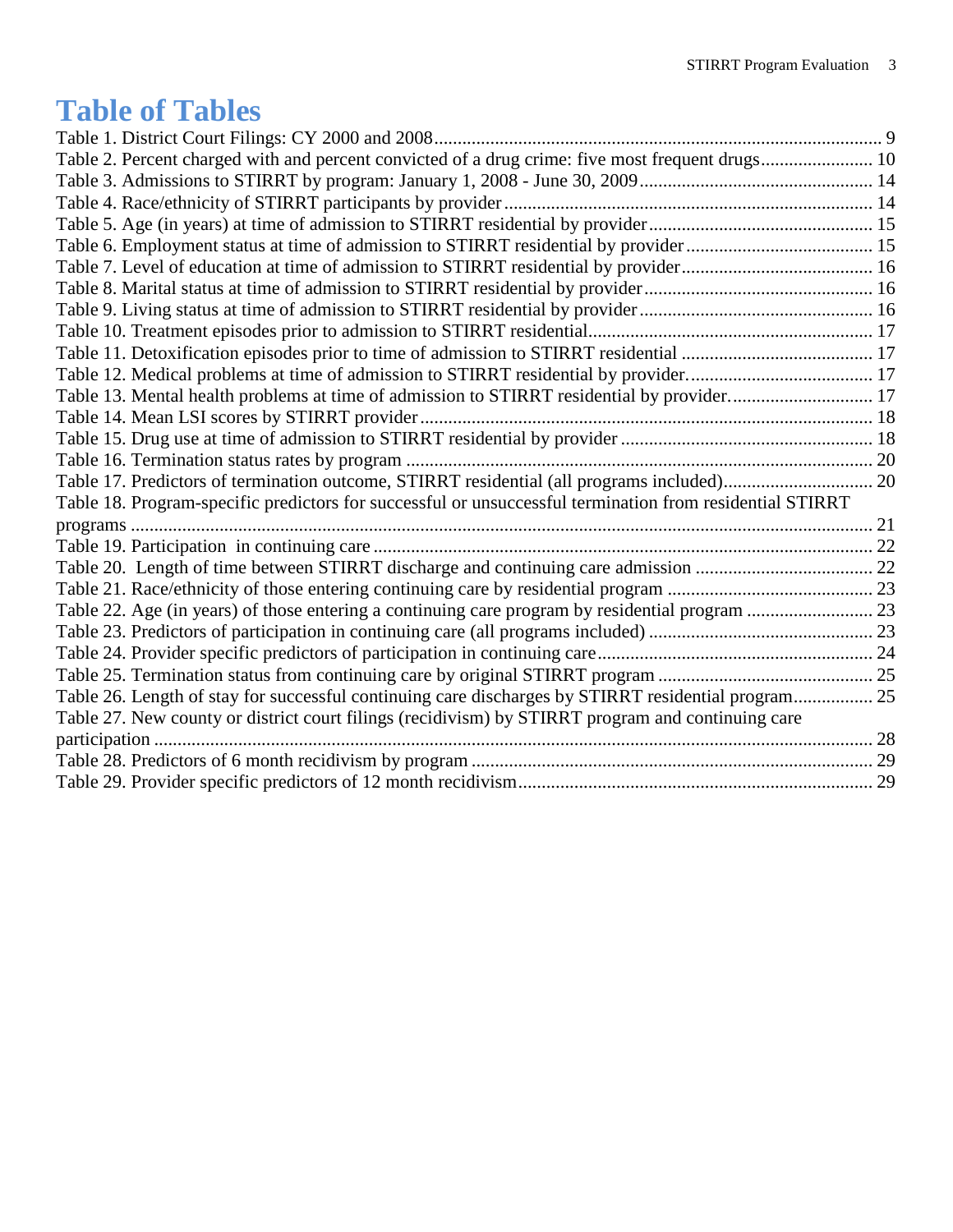# <span id="page-4-0"></span>**Table of Figures**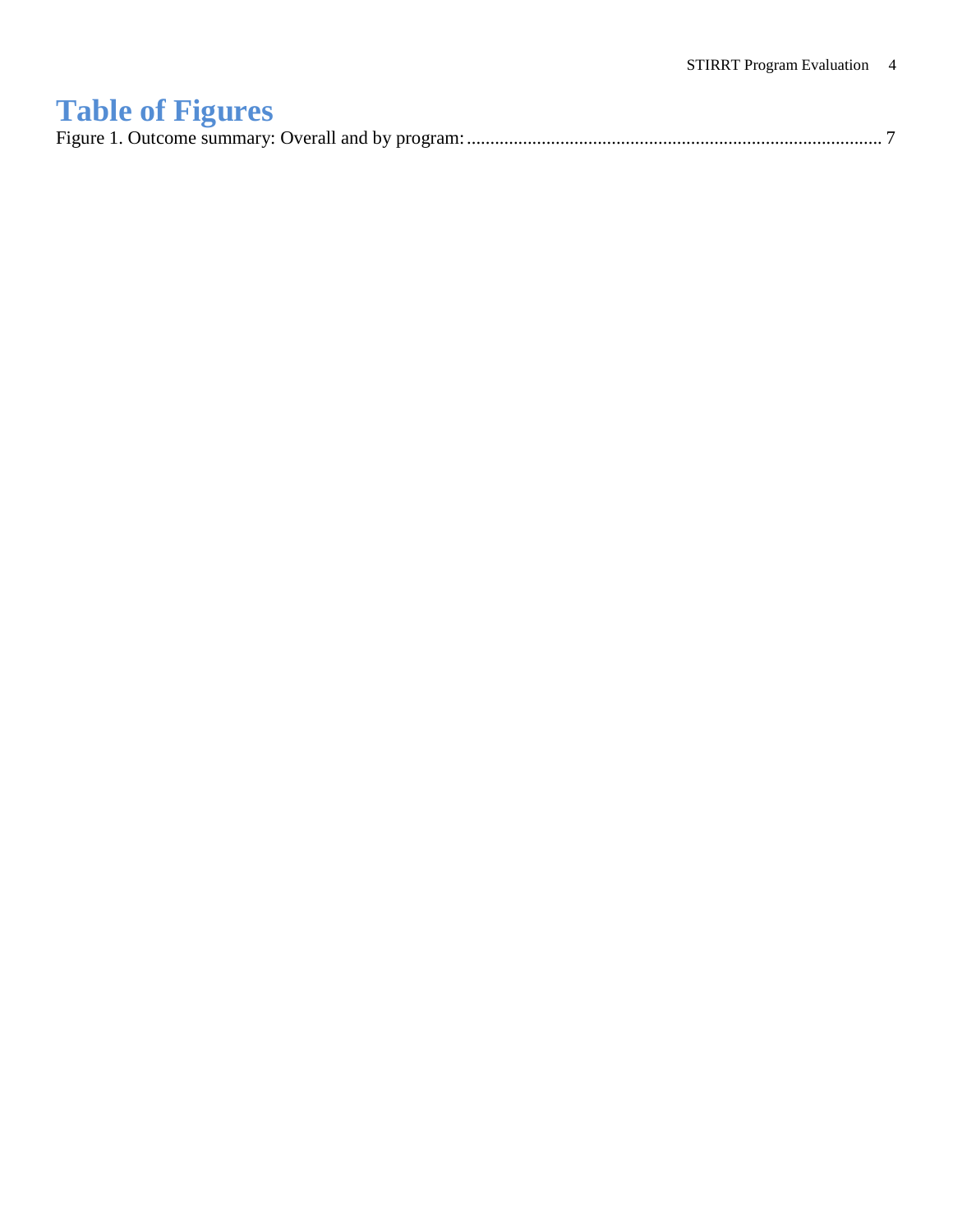## <span id="page-5-0"></span>**Executive Summary**

The Short Term Intensive Residential (STIRRT) program is intended to provide 14 days of residential substance abuse treatment designed to stabilize an individual and then provide outpatient, community-based services for six to nine months following discharge from the residential component. The program is offered at one of four Colorado locations: Arapahoe House (Denver), Crossroads Turning Point (Pueblo), Mesa County Community Corrections (Grand Junction),<sup>[1](#page-5-1)</sup> and Larimer County Community Corrections (Fort Collins). The program is considered a "last chance" for offenders who would otherwise go to prison. Those eligible include those referred by probation, parole, Treatment Alternatives to Street Crime (TASC), Denver Drug Court, and community corrections. This evaluation includes 1,324 individuals who participated in the STIRRT program between January 1, 2008 and June 30, 2009.

## **FINDINGS**

- Most participants (91%) successfully completed the 14-day residential component of STIRRT.
- Less than half (42.3%) of successful STIRRT discharges participated in the continuing care component of the program.[2](#page-5-2)
- Recidivism, measured as new county or district court filing within 12 months of discharge from residential treatment, was approximately 25% regardless of participation in continuing care. This analysis included 296 individuals who participated in continuing care and were at risk of recidivating for 12 months.
	- o In comparison, in FY 2008, 63.7% of community corrections clients (diversion and transition combined) successfully completed the program and  $14.6\%$  $14.6\%$  $14.6\%$  recidivated within 12 months.<sup>[3,](#page-5-3) 4</sup>

## **Participants: Residential Component[5](#page-5-5)**

- Participants were primarily Caucasian (50%) and Hispanic (33%) males.<sup>[6](#page-5-6)</sup>
- The average age was 34.1 years.
- The majority were employed or looking for work at the time of admission to the residential program.
- The majorities were married or single living independently.
- Over half of the participants had no medical problems at the time of admission yet nearly one third had a mental health problem.
- Half of the group had a high school diploma or GED.
- The average Level of Supervision Inventory (LSI) score was  $32.8$ ,<sup>[7](#page-5-7)</sup> indicating a high level of risk and need among STIRRT participants.<sup>[8](#page-5-8)</sup>
- Marijuana, cocaine, alcohol, and methamphetamine were the top four substances used.

### **Outcomes: Residential Component**

- 91% of all participants completed the STIRRT residential program successfully.
	- o Individual program success rates ranged from 87.1 to 96.3%.
- 39% were employed at admission into the residential program, and that group was almost twice as likely to complete the program successfully as those who were unemployed.

 <sup>1</sup> Mesa County terminated its STIRRT program in 2010.

<span id="page-5-2"></span><span id="page-5-1"></span><sup>&</sup>lt;sup>2</sup> Admission to an outpatient facility must have occurred within 60 days of successful STIRRT discharge in order to be considered an admission to STIRRT continuing care.

<span id="page-5-3"></span><sup>&</sup>lt;sup>3</sup> Community Corrections termination data provided by the Division of Criminal Justice Office of Community Corrections and analyzed by the Office of Research and Statistics. Recidivism data obtained from the Colorado Integrated Online Network (ICON) maintained by the Colorado Judicial Department. Denver County court (misdemeanor) filing data are not available for analysis and are excluded from recidivism calculations. The lack of Denver misdemeanor data disproportionately affects programs based in Denver County.

<span id="page-5-4"></span><sup>&</sup>lt;sup>4</sup> The severity of the STIRRT population exceeded that of the community corrections population. The offenders included in the STIRRT evaluation scored substantially higher on the LSI than did those included in the community corrections study.

<span id="page-5-5"></span><sup>&</sup>lt;sup>5</sup> The information analyzed for this report is based on DACODS (Drug/Alcohol Coordinated Data System) managed by the Division of Behavioral Health.

<span id="page-5-6"></span> $^6$  The Arapahoe House analysis included men only.<br>
<sup>7</sup> The LSI score ranges from 0-54. Scores above 29 are considered high risk/need.

<span id="page-5-8"></span><span id="page-5-7"></span> $8$  LSI scores were obtained from program quarterly reports and were not available at the level of the individual client.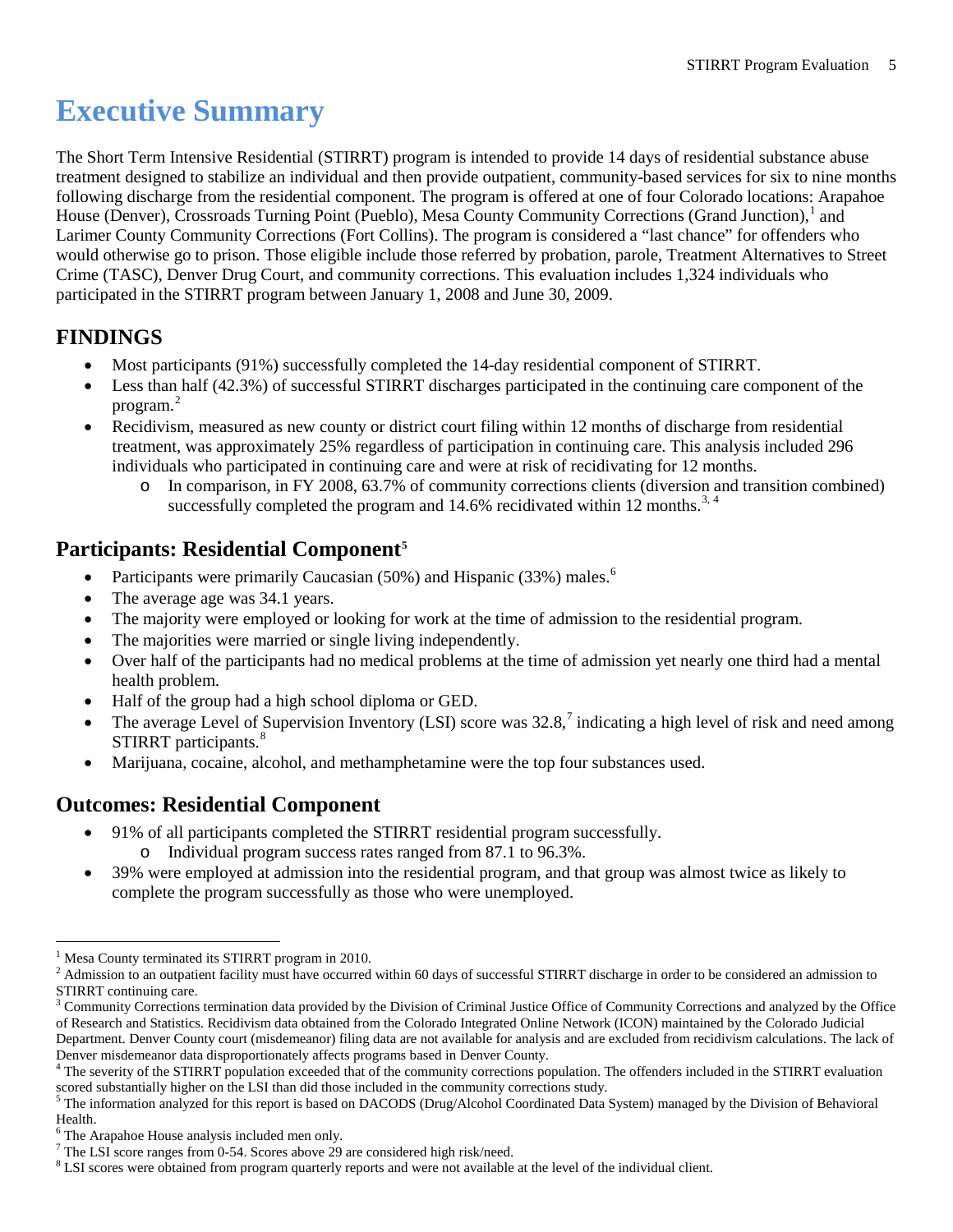• African Americans were more than three times as likely to complete the program successfully as those of any other race/ethnicity.

## **Participants: Outpatient Component**

- 42.3% of the participants enrolled in continuing care after successfully completing the STIRRT residential program.
	- o The proportion that participated in continuing care ranged from 25.3% to 50.9% across programs.
- The average length of time that individuals had to wait between being discharged from the residential component and admitted to continuing care was 10.1 days.
- These participants were primarily Caucasian (43.0%) and Hispanic (39.9%).
- Hispanic individuals were 70% more likely to participate in continuing care than non-Hispanics.
- Those admitted with any methamphetamine use were significantly more likely to not participate in continuing care than non-methamphetamine users.

## **Outcomes: Outpatient Component**

- 474 individuals began continuing care during the study. Of these, 323 (68.1%) were terminated during the study; the remainder were still active in the program.
- 54 individuals who were terminated had an unknown termination status. Of the 323 for which program outcome was known, 20.4% (n=66) terminated continuing care successfully.
- The average length of stay in continuing care was 189 days for those who successfully completed continuing care  $(n=66)$ .

## **Six and 12 Month Recidivism Rates**

- Recidivism was defined as a new district or county court filing.<sup>[9](#page-6-0)</sup>
	- The 6 month recidivism rate for those who successfully completed the residential component of STIRRT was 14.8%.
		- The rate was 12.4% for those who participated in continuing care.
		- The rate was 16.6% for those who did not participate in continuing care.
		- This difference in recidivism rates is statistically significant.
	- o The 12 month recidivism rate for those who successfully completed the residential component of STIRRT was 24.9%.
		- The rate was 24.7% for those who participated in continuing care, almost identical to the 25.1% rate for those who did not participate in continuing care.
- By way of comparison, of the 63.7% community corrections clients who were successfully discharged in FY 2008, 14.6% recidivated within 12 months. $^{10}$  $^{10}$  $^{10}$

<span id="page-6-1"></span> $10$  See footnote 4.

<span id="page-6-0"></span><sup>&</sup>lt;sup>9</sup> Denver County court (misdemeanor) filing data are not available for analysis and are excluded from recidivism calculations. The lack of Denver misdemeanor data disproportionately affects programs based in Denver County.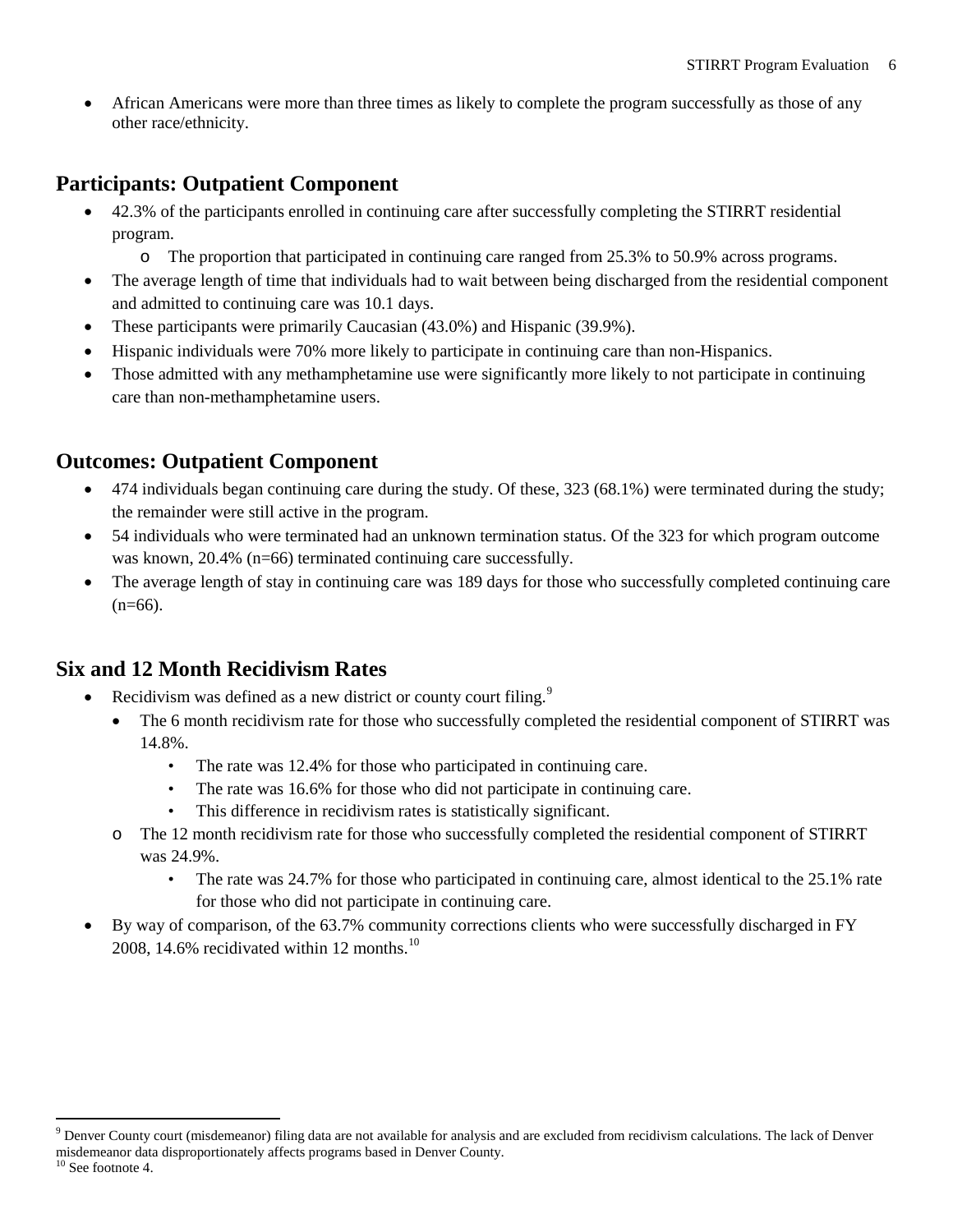#### **Figure 1. Outcome summary: Overall and by program:**

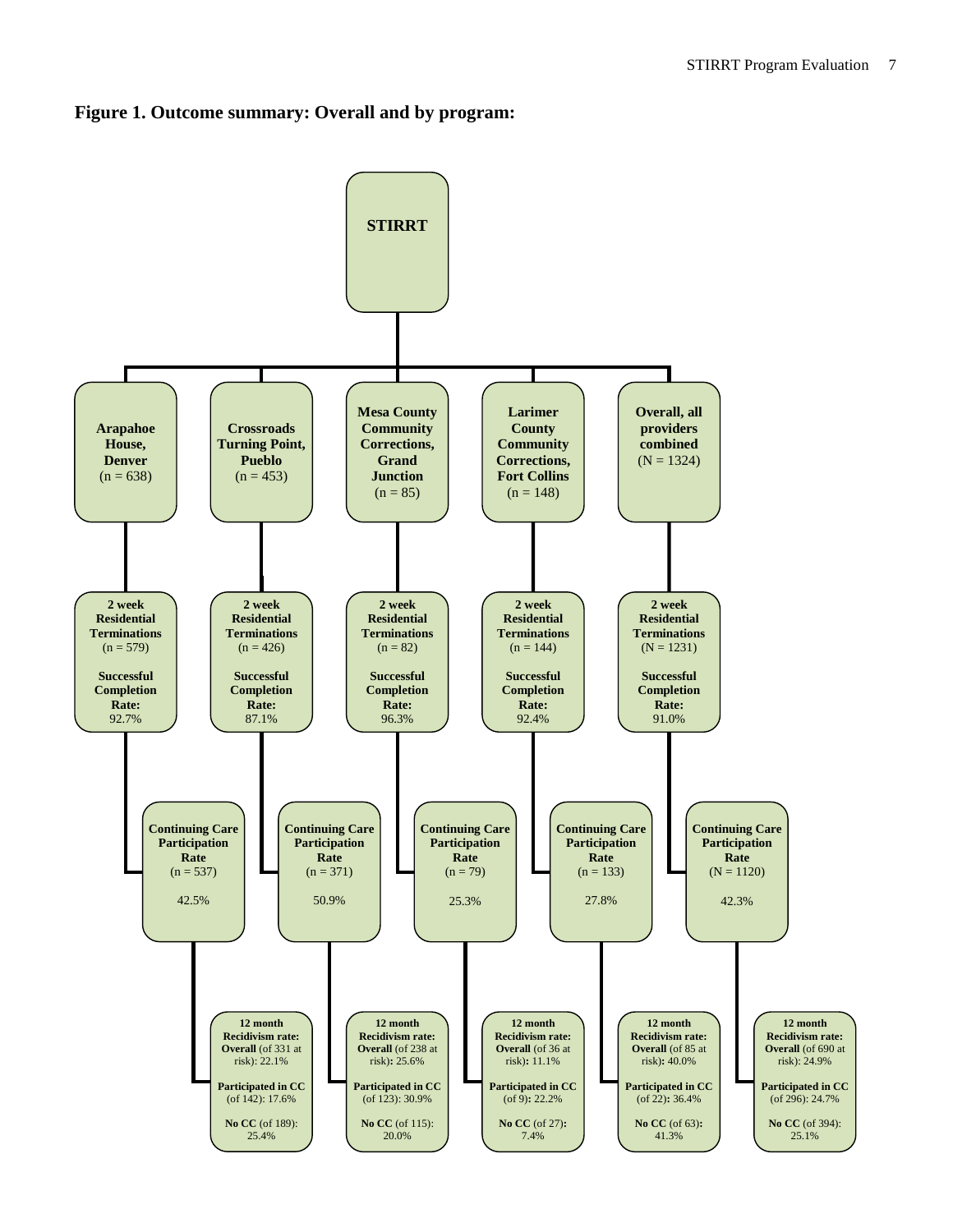## <span id="page-8-0"></span>**Section One: Introduction and Background**

Addiction is a complex illness characterized by intense and sometimes uncontrollable cravings that may lead to compulsive use of illegal substances that persist even when the individual faces devastating consequences, according to the National Institute on Drug Abuse. Although the very first use of an illegal, addictive substance is voluntary, over time a person's ability to choose not to continue the use of the substance(s) becomes compromised. Seeking and consuming substances then becomes compulsive. This behavior results largely from the effects of prolonged exposure to the drug and the effect this exposure has on brain function. Addiction then influences reward and motivation, learning and memory, as well as behavioral control.<sup>[11](#page-8-1)</sup>

Because substance abuse and addiction disrupt so many aspects of an individual's life, treatment is difficult. Normally, effective treatment programs incorporate many components, each directed to a particular aspect of the illness and its consequences. Treatment must help the individual stop using drugs, maintain a drug-free lifestyle, and achieve productive functioning in all aspects of their life (e.g., family, work, society). Because addiction is typically a chronic disease, people cannot simply stop using drugs for a few days and be cured. Most patients require long-term or repeated episodes of care to achieve the ultimate goal of sustained abstinence and recovery of their lives.**[12](#page-8-2)**

Drug *dependence* and *addiction* are used synonymously in the medical field; abuse is a component of dependence/addiction. According to the American Psychiatric Association's Diagnostic and Statistical Manual of Mental Disorders, Fourth Edition Revised (DSM-IV-TR; 2000)<sup>[13](#page-8-3)</sup>, substance dependence is a cluster of cognitive, behavioral, and physiological symptoms indicating that the individual continues use of the substance despite significant substance-related problems. Dependence results in a pattern of repeated self-administration that can lead to tolerance, withdrawal, and compulsive drug-taking behavior. Dependence or addiction is identified by substance use history which includes 3 or more of the following:

- 1. increase in tolerance (more of the drug is needed to achieve the same effect),
- 2. withdrawal symptoms,
- 3. use of more than intended or for a longer period of time than intended,
- 4. unsuccessful efforts to control substance use,
- 5. a great deal of time is spent in obtaining, using or recovering from the use of substances,
- 6. Important activities are reduced because of substance use, or
- 7. continuation of use despite related problems.

Substance abuse is a maladaptive pattern of substance use leading to significant impairment in functioning or psychological distress. One of the following must be present within a 12 month period:

- 1. recurrent use resulting in a failure to fulfill major obligations at work, school, or home;
- 2. recurrent use in physically hazardous situations (e.g., driving while intoxicated);
- 3. legal problems resulting from recurrent use, including arrests for substance-related conduct; or
- 4. continued use despite significant social or interpersonal problems caused or exacerbated by the substance use.

Both dependence/addiction and abuse are common among individuals in the criminal justice system. In fact, the definitions refer to legal problems resulting from substance use. The DSM-IV-TR also notes that both substance dependence and abuse are difficult to treat and often involve a cycles of substance abstinence and use.

Nationally, in 2008, an estimated 22.2 million persons aged 12 or older were classified with "past year" substance dependence or abuse (8.9% of the total population aged 12 or older). Of these, 3.1 million were classified with

<span id="page-8-3"></span><span id="page-8-2"></span>

<span id="page-8-1"></span><sup>&</sup>lt;sup>11</sup> http://www.drugabuse.gov/Infofacts/treatmeth.html<br><sup>12</sup> Ibid.<br><sup>13</sup> American Psychiatric Association. (2000). *Diagnostic and statistical manual of mental disorders*. (4<sup>th</sup> ed, text revision). Washington, DC: Author.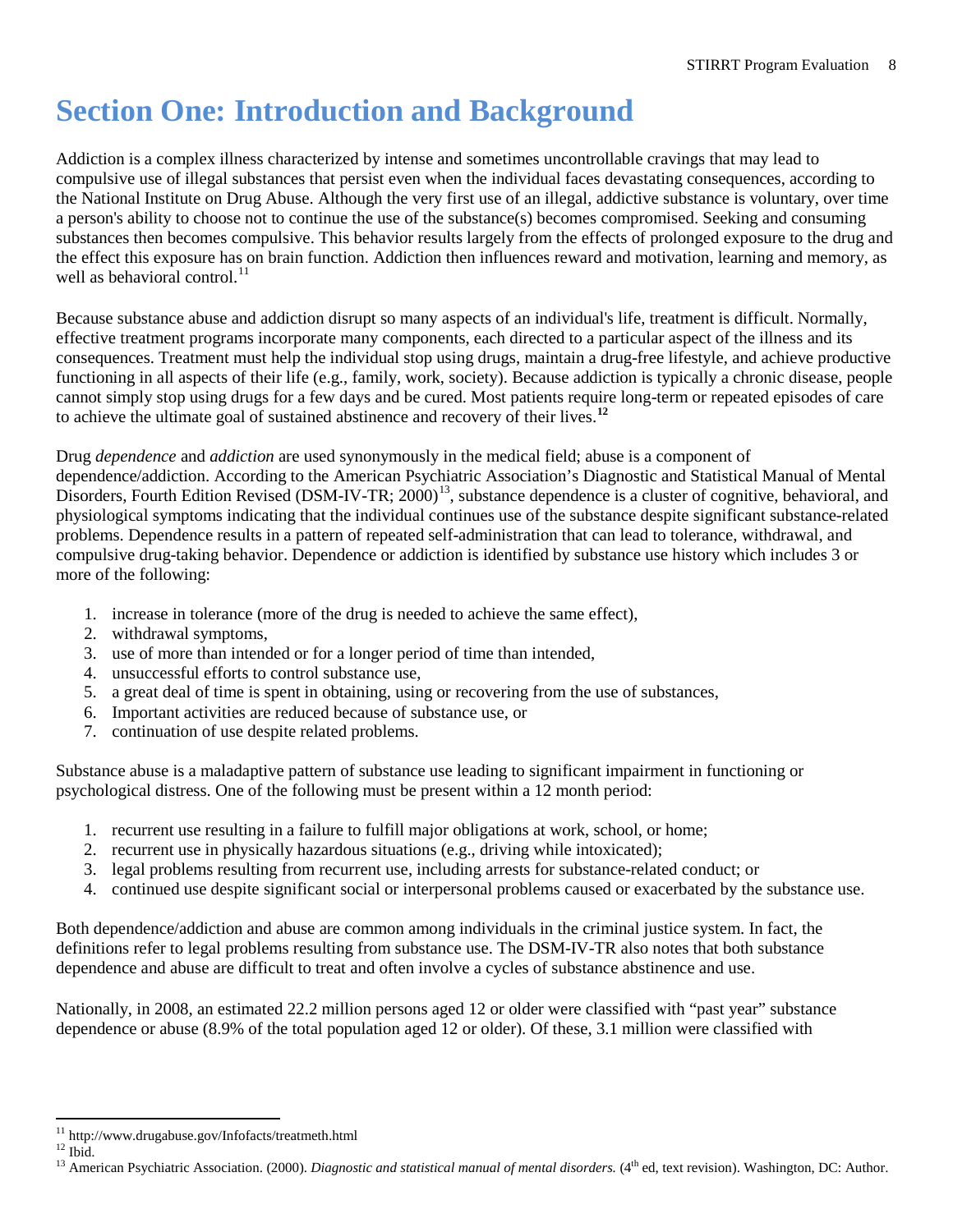dependence on or abuse of both alcohol and illicit drugs, 3.9 million were dependent on or abused illicit drugs but not alcohol, and 15.2 million were dependent on or abused alcohol but not illicit drugs. $14$ 

James and Glaze (2006) reported that between 56% and 66% of the 2.2 million people that were incarcerated in U.S. prisons and jails in 2005 were estimated to have a substance abuse disorder.<sup>[15](#page-9-3)</sup> Of the 5 million people on probation in 2006, approximately 27% had a drug crime as their most serious offense.<sup>[16](#page-9-4)</sup> Similarly, 37% of parolees had served a sentence for a drug offense.<sup>[17](#page-9-5)</sup>

### <span id="page-9-0"></span>**Substance Abuse in Colorado**

One-quarter of felony filings in Colorado are drug crimes. Table 1, below, shows the total number of district court filings for drug crimes between calendar years 2000 and 2008 in Colorado.

| Year | <b>Total district court filings</b> | <b>Drug filings</b>           | % of total filings |
|------|-------------------------------------|-------------------------------|--------------------|
| 2000 | 35,770                              | 9,005                         | 25.2               |
| 2001 | 36,860                              | 9,211                         | 25.0               |
| 2002 | 39,147                              | 9,371                         | 23.9               |
| 2003 | 41,257                              | 10,191                        | 24.7               |
| 2004 | 42,427                              | 10,744                        | 25.3               |
| 2005 | 45,405                              | 11,917                        | 26.3               |
| 2006 | 46,501                              | 11,433                        | 24.6               |
| 2007 | 44,245                              | 11,213                        | 25.3               |
| 2008 | 40,494<br>.<br>.                    | 9,619<br>____ _ _ _ _ _ _ _ _ | 23.8               |

<span id="page-9-1"></span>**Table 1. District Court Filings: CY 2000 and 2008**

Source: Colorado Judicial Branch Annual Statistical Report, FY 2000-2008.

To better understand drug crimes, the Colorado Division of Criminal Justice, Office of Research and Statistics (ORS) collected data on a sample ( $N = 2626$ ) of court cases from 10 judicial districts that received dispositions in 2006.<sup>[18](#page-9-6)</sup> This study found that methamphetamine was the most common drug among those sentenced to prison and probation: 43% of DOC drug convictions and nearly 35% of those on probation were involved with methamphetamine (see Table 2).

<span id="page-9-2"></span><sup>&</sup>lt;sup>14</sup> Substance Abuse and Mental Health Services Administration. (2009). *Results from the 2008 National Survey on Drug Use and Health: National Findings* (Office of Applied Studies, NSDUH Series H-36, HHS Publication No. SMA 09-4434). Rockville, MD: Substance Abuse and Mental Health Services Administration, Office of Applied Studies, Division of Population Surveys.

<span id="page-9-3"></span><sup>15</sup> James, D.J., & Glaze, L.E. (2006). *Mental health problems of prison and jail inmates. Bureau of Justice Statistics Special Report.* (NCJ Publication No. 213600.) Washington, DC: Department of Justice.

<span id="page-9-4"></span><sup>16</sup> Glaze, L.E., & Bonczar, T.P. (2007). *Probation and parole in the United States, 2006. Bureau of Justice Statistics Bulletin.* (NCJ Publication No. 220218.) Washington, DC: Department of Justice.

<span id="page-9-6"></span><span id="page-9-5"></span><sup>&</sup>lt;sup>18</sup> The 10 judicial districts included the following counties: Adams, Arapaho, Boulder, Broomfield, Denver, Douglas, Elbert, El Paso, Gilpin, Jackson, Jefferson, Larimer, Lincoln, Mesa, Pueblo, Teller and Weld. The 10 judicial districts were selected for highest numbers of filings in 2005. Five of these court locations were rural. Data were collected by hand to obtain details not available in electronic systems. The sample was stratified by sentence placement, and to be included in the sample the case had a sentence to prison (DOC), community corrections, probation, probation and community corrections, or probation and jail. The probation data presented in Table 2 is for those sentenced to probation *only*. Individuals sentenced to probation and jail, and probation and community corrections are not represented here.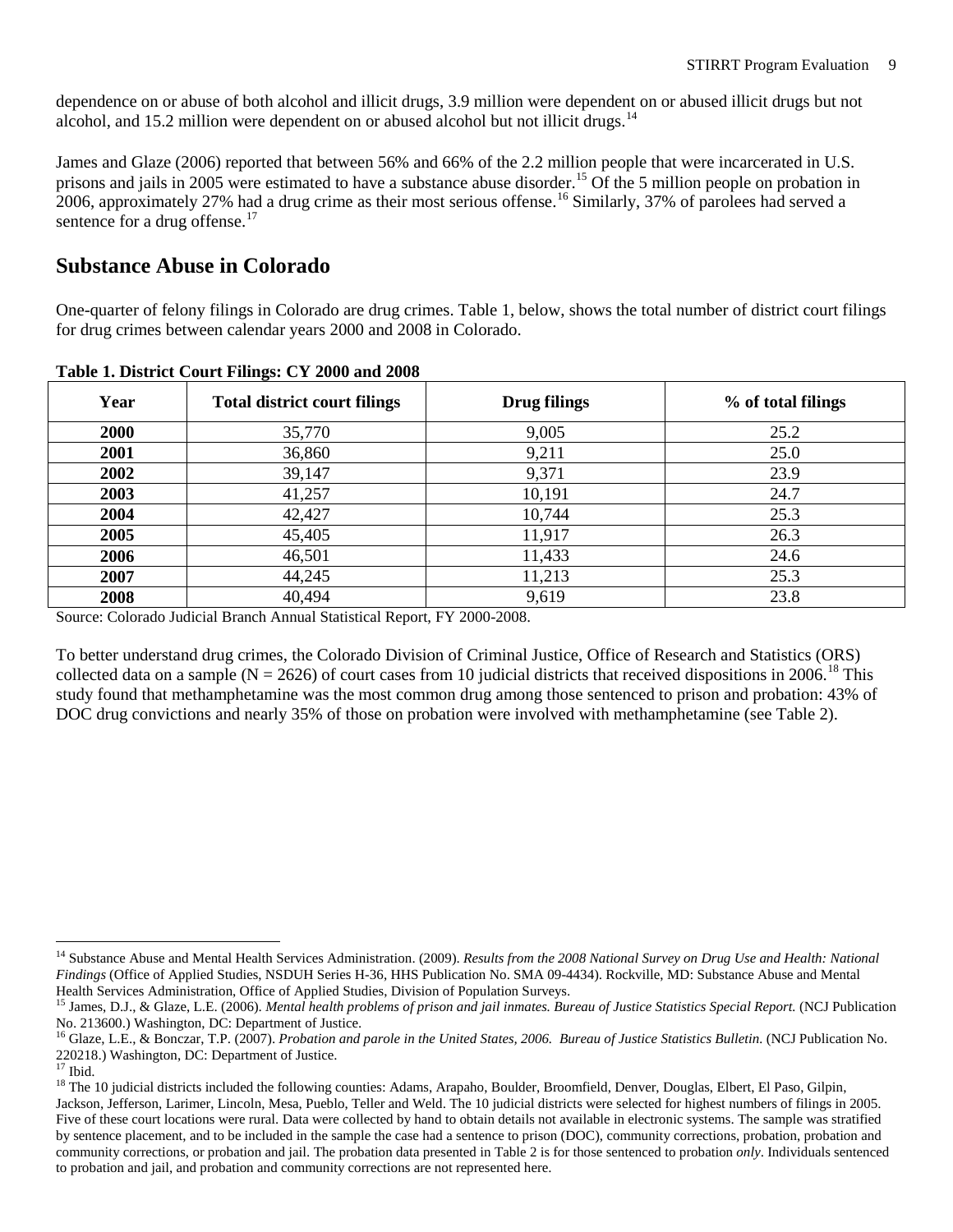|                        |                  | $DOC(n=537)$       | Probation $(n=283)$ |                    |  |
|------------------------|------------------|--------------------|---------------------|--------------------|--|
| <b>Drugs</b>           | Charged $\%$ (n) | Convicted $\%$ (n) | Charged $\%$ (n)    | Convicted $\%$ (n) |  |
| <b>Cocaine</b>         | 24.2(130)        | 20.3(109)          | 21.6(61)            | 14.1(40)           |  |
| <b>Crack</b>           | 7.6(41)          | 6.1(33)            | 8.5(24)             | 5.7(16)            |  |
| <b>Methamphetamine</b> | 53.8 (288)       | 43.8 (235)         | 49.8 (141)          | 34.6 (98)          |  |
| <b>Marijuana</b>       | 17.7(95)         | 12.7(68)           | 23.7(67)            | 19.1 (54)          |  |
| <b>Heroine</b>         | 3.2(17)          | 2.2(12)            | 2.5(7)              | 1.1(3)             |  |

<span id="page-10-2"></span>

Note: Categories are not mutually exclusive.

Source: Sample of cases closed in 2006, analyzed by the Division of Criminal Justice, Office of Research and Statistics. See Footnote 16 for sample description.

Methamphetamine-, cocaine-, and marijuana-related offenses are commonly abused substances in Colorado according to court records. This finding, presented in Table 2, is consistent with findings from Short Term Intensive Residential Remediation (STIRRT) program participants, discussed later in this report. This intersection between drug abuse and criminal behavior requires that substance abuse treatment be an integrated part of criminal sentencing and accountability*.*  A treatment-accountability approach to sentencing integrates criminal justice sanctions, treatment, and behavioral incentives for offenders with service needs related to alcohol and drug addictions is recommended by the National Institute on Drug Abuse.<sup>[19](#page-10-3)</sup> Governor Ritter promoted this approach when he created the 2007 "recidivism reduction plan."

## <span id="page-10-0"></span>**Governor's Recidivism Reduction Plan**

In 2007, Colorado Governor Bill Ritter developed a Recidivism Reduction plan to reduce crime and control the increasing costs of incarceration. Among the Governor's several Recidivism Reduction initiatives was the expansion of residential STIRRT programming and subsidizing the cost of continuing care services for approximately 800 offenders. The STIRRT program expansion included an evaluation component, undertaken by the Division of Criminal Justice, Office of Research and Statistics (ORS). ORS researchers worked with staff from the Colorado Department of Human Services, Division of Behavioral Health and other stakeholders to evaluate the STIRRT program.

## <span id="page-10-1"></span>**Short Term Intensive Residential Remediation Treatment**

The Short Term Intensive Residential (STIRRT) program is intended to provide 14 days of residential substance abuse treatment designed to stabilize an individual and then provide outpatient, community-based services for six to nine months following discharge from the residential component. The program is offered at one of four Colorado locations: Arapahoe House (Denver), Crossroads Turning Point (Pueblo), Mesa County Community Corrections (Grand Junction),<sup>[20](#page-10-4)</sup> and Larimer County Community Corrections (Fort Collins). The program is considered a "last chance" for offenders who would otherwise go to prison. Those eligible include those referred by probation, parole, Treatment Alternatives to Street Crime (TASC), Denver Drug Court, and community corrections.

STIRRT is designed to reduce substance abuse and criminal behavior by providing immediate substance abuse treatment and compliance with criminal justice supervision. STIRRT is a 9 month program consisting of 14 days of intensive, 8 hours/day residential treatment followed by 8 to 9 months of continuing care services. The program follows the Strategies for Self-Improvement and Change (SSC) curriculum, a cognitive-behavioral manualized program developed in 1998 by

<span id="page-10-3"></span><sup>&</sup>lt;sup>19</sup> National Institute on Drug Abuse (2006).*Principles of substance abuse treatment for criminal justice populations: A research-based guide.* 

<span id="page-10-4"></span>Washington, DC: National Institutes of Health, U.S. Department of Health and Human Services. NIJ Publication No. 06-5316 <sup>20</sup> Mesa County terminated its STIRRT program in 2010.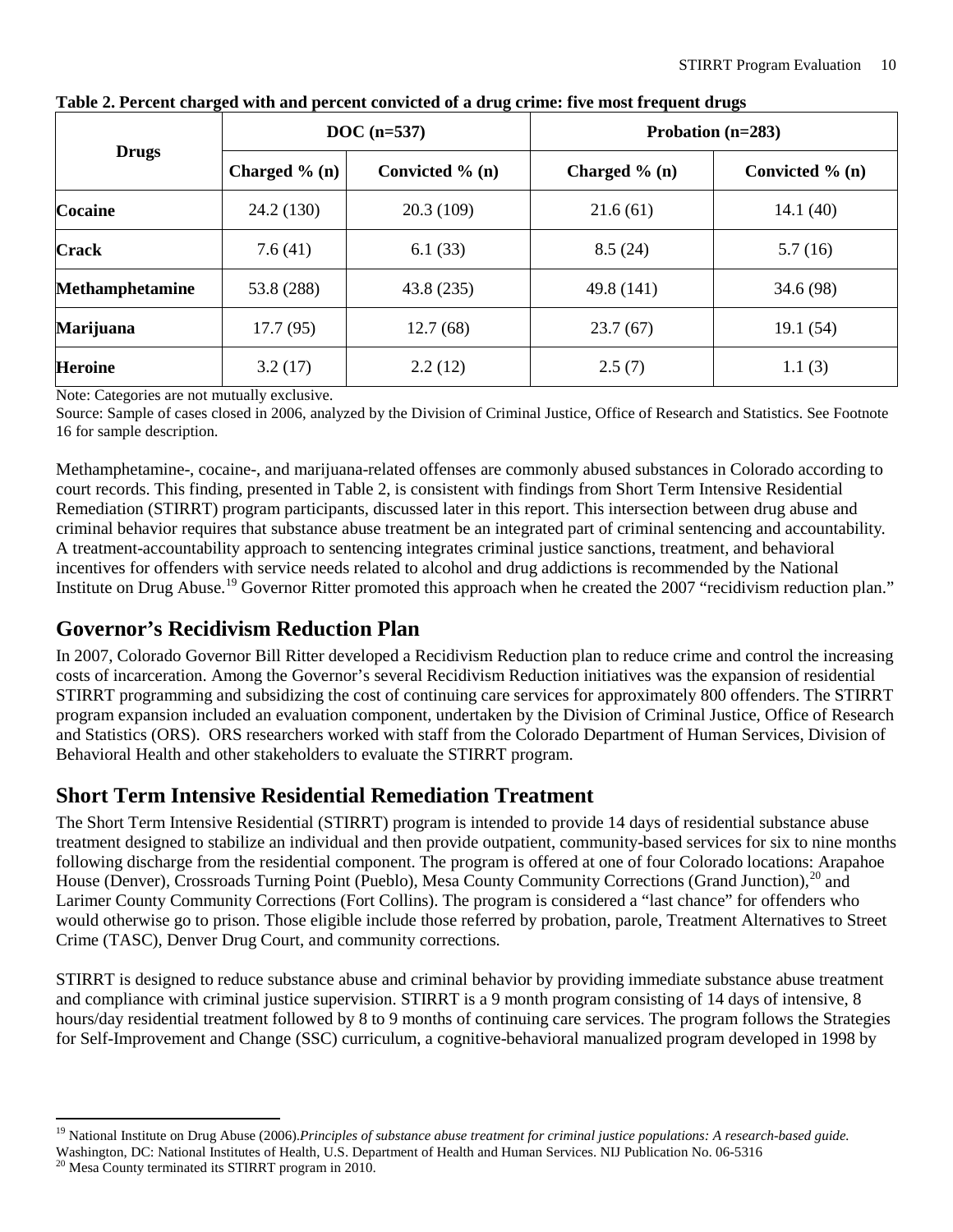Wanberg and Milkman.<sup>[21](#page-11-0)</sup> Based on learning theory, the program teaches offenders to think rationally and objectively by working through three phases of treatment: challenge to change, commitment to change, and ownership of change.

The Governor's Recidivism Reduction budget funded four STIRRT programs in locations across the state. Variation likely exists across programs, but on-site evaluations of services delivered were not included in the design of this study. Therefore, any differences reported here across programs cannot be explained with existing data. Additionally, Arapahoe House has previously published evaluations of its program, but this report represents the first evaluation that includes all STIRRT program locations.

### **STIRRT Program Locations**

*Arapahoe House.* Arapahoe House, which was the first and is the largest STIRRT program, opened in April 1996 and is currently located in Commerce City. This program has multiple facilities around the Denver area, however, Commerce City is the location of their headquarters facility. This non-profit, private facility has the capacity to house 20 male clients. Approximately 40 clients are served each month because 10 clients are released while 10 others are admitted every Monday. After the two week program has concluded, those offenders living in the Denver area are typically referred to a continuing care service provided by Arapahoe House; non-metro residents are also referred to continuing care programs in other locations.<sup>[22](#page-11-1)</sup> Arapahoe House began admitting females in August, 2008.<sup>23</sup>

*Crossroads Turning Point, Inc (Crossroads).* Located in Pueblo, Crossroads Turning Point, Inc. began its STIRRT program in October 2000. This non-profit, private program initially had six beds each for male and female participants.<sup>[24](#page-11-3)</sup> However, in 2007 the program expanded and currently has 10 beds each for males and females, for a total of 20 STIRRT beds. Ten participants in this program are admitted every Monday, corresponding with 10 graduates, for up to 40 participants each month.

*Larimer County Community Corrections (Larimer County).* Larimer County opened its doors to STIRRT clients in October 2007.<sup>[25](#page-11-4)</sup> This Community Corrections facility maintains 10 STIRRT beds for males and admits a new group every two weeks. One group will start the program when the previous group graduates, serving up to 20 offenders each month. No female offenders are currently admitted.

*Mesa County Criminal Justice Services Department (Mesa County)***.** In Grand Junction, the Mesa County Criminal Justice Services Department began its STIRRT program in December 2007. They have 10 STIRRT beds for men and 5 beds for women.<sup>[26](#page-11-5)</sup> Similar to Larimer County, this community corrections facility only allows new clients to begin the program after the previous group has completed the two week program, for up to 30 participants each month. Services at the Mesa County program were terminated at the end of FY 2010.

#### **Subject Selection**

The STIRRT program was developed to treat offenders who have been referred by probation, parole, Treatment Alternatives for Safer Communities (TASC), Denver Drug Court, and Community Corrections. Eligibility criteria are set by the Division of Behavioral Health.<sup>[27](#page-11-6)</sup> Accordingly, participants must meet the following criteria:

- 1. Be 18 years of age or older
- 2. Have at least one felony conviction, with the current offense being a felony
- 3. Have no pending court cases

<span id="page-11-0"></span> <sup>21</sup> Wanberg, K. W., & Milkman, H. B. (1998). *Criminal conduct and substance abuse treatment: Strategies for self-improvement and change -- the* 

<span id="page-11-1"></span><sup>&</sup>lt;sup>22</sup> Colorado Social Research Associates (2006). *Arapahoe House: STIRRT outcome evaluation*. Report to the Colorado Alcohol and Drug Abuse Division.

<span id="page-11-2"></span> $^{23}$  Because the address of the female program was not included in the human subjects approval certificates (only the main facility address was included), Arapahoe House attorneys would not allow this data to be released to the researchers. Only the male participants are included in the current study.

<span id="page-11-3"></span><sup>&</sup>lt;sup>24</sup> Colorado Department of Human Services, Alcohol and Drug Abuse Division. (2007). *Short term residential remedial treatment (STIRRT)*: *Admission criteria for residential treatment.* <sup>25</sup> Ibid. <sup>26</sup> Ibid. <sup>27</sup> Ibid.

<span id="page-11-4"></span>

<span id="page-11-5"></span>

<span id="page-11-6"></span>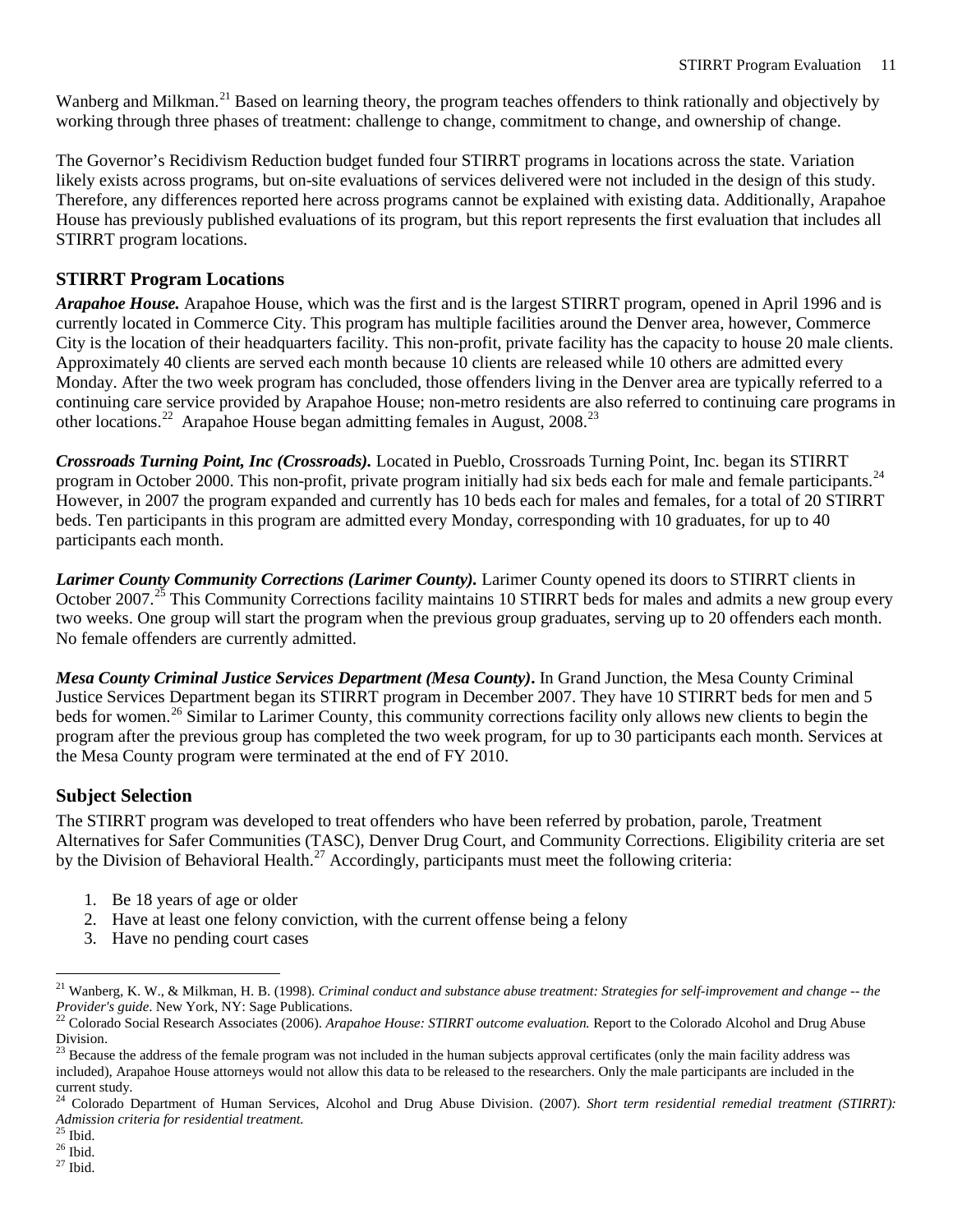- 4. Have a SOA-R Level of 4 or more  $(4a, 4b, 4c, 4d)^{28}$  $(4a, 4b, 4c, 4d)^{28}$  $(4a, 4b, 4c, 4d)^{28}$
- 5. Have an Level of Supervision Inventory  $(LSI)^{29}$  $(LSI)^{29}$  $(LSI)^{29}$  score of 29 or above and have had a positive urine analysis
- 6. Have no medical or mental health condition(s) that may interfere with the program
- 7. Be medically stable and must bring any and all necessary medication with them
- 8. If a client is convicted of a sexual offense (violent or non-violent), the person must meet agency admission criteria and the individual's pre-sentence investigation (PSI) and/or criminal history must be sent to the agency.<sup>[30](#page-12-3)</sup>
	- The Arapahoe House, Crossroads, and Mesa County facilities accept male sex offenders.
- 9. A client may participate in STIRRT more than once if: $31$ 
	- The client has graduated or been released from STIRRT for at least one (1) year, and
	- The client enters a different STIRRT program.
	- The accepting program has final say on accepting or not accepting the client, and
	- New referrals have priority over return participants.
- 10. After completing the residential program, a client is encouraged to attend a continuing care program.

### <span id="page-12-0"></span>**Purpose of the Current Evaluation**

This study examines the program outcome and recidivism rates for each of the STIRRT programs. The analysis includes program completion rates and 6 and 12 month recidivism (new court filing) rates. Also, factors associated with successful termination, participation in continuing care, and recidivism are examined.

<span id="page-12-1"></span><sup>&</sup>lt;sup>28</sup> The Standardized Offender Assessment-Revised, or SOA-R, is a battery of assessments legislatively mandated (C.R.S. § 16-11.5-102) to determine the degree to which an individual has a substance abuse and/or mental health problem. These tests include the *Simple Screening Instrument–Revised*  (SSI-R), the *Adult Substance Use Survey–Revised* (ASUS-R), and the *Level of Supervision Inventory–Revised VII* (LSI-R). A score of 4a, 4b, 4c, or 4d indicates that the individual is in need of outpatient care that is enhanced, intensive, intensive residential, or a therapeutic community, respectively.

<span id="page-12-2"></span><sup>&</sup>lt;sup>29</sup> The Level of Supervision Inventory (LSI; Andrews & Bonta, 2005) is a quantitative assessment that contains 54 items that measure the level of risk of reoffending and need for treatment of each client. This measure contains both "static" (e.g., criminal history) and "dynamic" (e.g., alcohol/drug problems, family/marital problems) risk factors each of which have been found by Andrews and Bonta to be predictive of future criminal behavior. The dynamic risk factors are useful in directing treatment and intervention programs with the goal of preventing the individual from reoffending.<br><sup>30</sup> Not all STIRRT programs accept sex offenders.

<span id="page-12-3"></span>

<span id="page-12-4"></span> $31$  It should be noted that the current evaluation includes only an offender's most recent participation.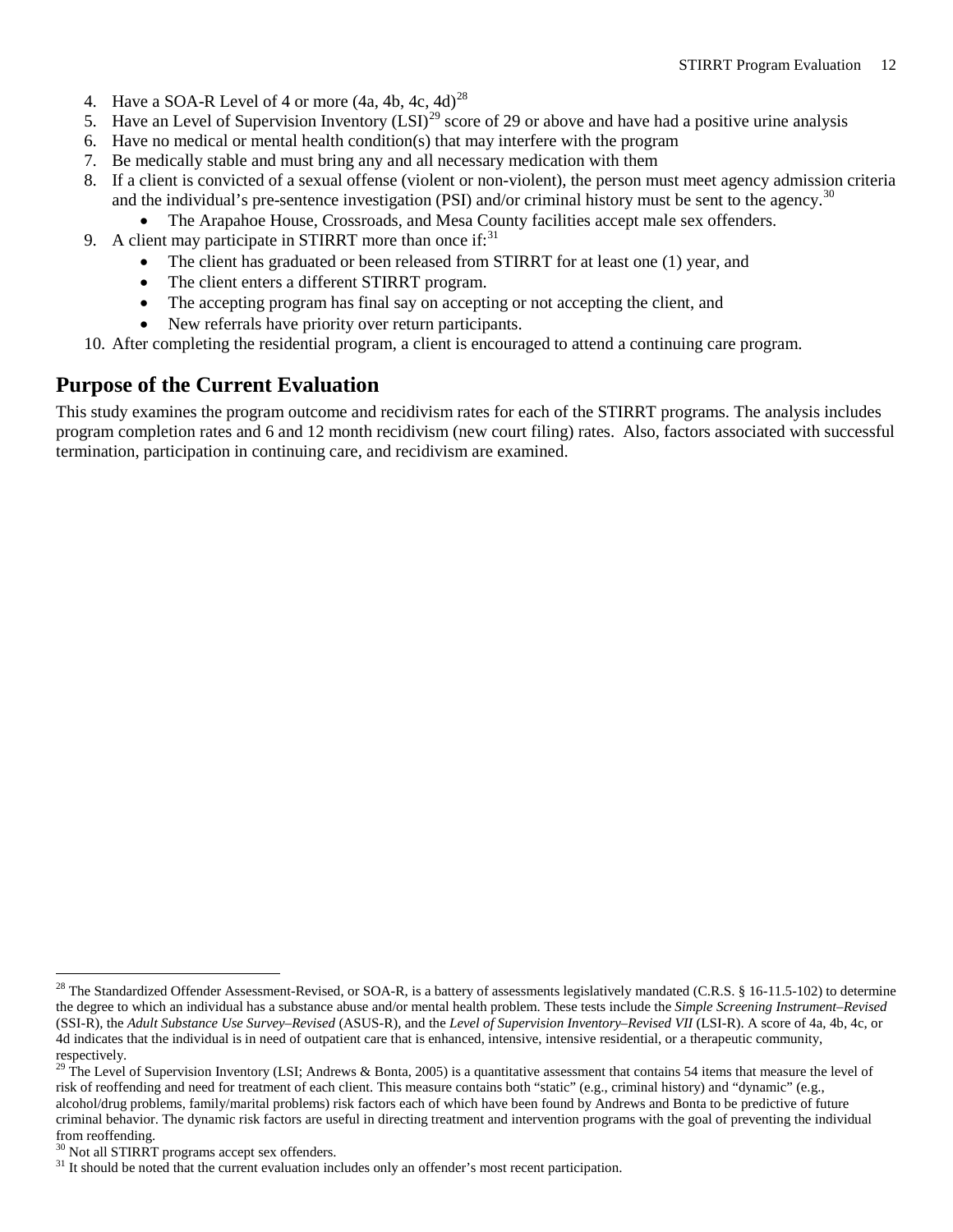## <span id="page-13-0"></span>**Section Two: Method**

All participants admitted to STIRRT programs between January 1, 2008 and June 30, 2009 were included in the current sample  $(N = 1326)$ . Only the most recent episode was included for those that participated multiple times.

## <span id="page-13-1"></span>**Data and Procedure**

#### **Data Sources**

*Drug/Alcohol Coordinated Data System (DACODS).* DACODS reports are gathered on each client at residential and nonresidential program at intake and at discharge. These data are forwarded to the respective Managed Service Organization  $(MSOs)^{32}$  $(MSOs)^{32}$  $(MSOs)^{32}$ , who then forward the data to the Division of Behavioral Health (DBH). For this study, DBH provided the DACODS data to the Division of Criminal Justice. DACODS reports include client characteristics such as employment, living situation, drug use, and treatment needs. A copy of the DACODS form can be found in Appendix A.

*Integrated Colorado Online Network (ICON).* Recidivism data were collected by electronically matching personal identifiers from DACODS records to the Judicial Department's Integrated Colorado Online Network (ICON) information management system.<sup>[33](#page-13-4)</sup>

*Quarterly Reports.* During the course of this study, representatives from each STIRRT program met quarterly at the DBH. The number of individuals served during that quarter and descriptive statistics were provided to DBH at these meetings. These reports also provided average Level of Supervision Inventory (LSI) scores for each location by quarter.

#### **Human Subjects Protection**

Data were analyzed and are reported in the aggregate only. Individual-level information was not analyzed nor disclosed. The research design and human subjects' protections were approved by the Western Institutional Review Board (WIRB). The need for individual subjects to consent to participation in the study was waived by WIRB because of the protection of identifiers from improper use and disclosure.

### <span id="page-13-2"></span>**Study Limitations**

*Population Size.* Few cases enrolled in the continuing care component of STIRRT. Additionally, the follow-up period for the recidivism study was time-limited so many individuals were still enrolled in continuing care when the observation period ended. These two factors limited the number of cases eligible for the recidivism aspect of the study. Analyses conducted on few cases must be interpreted with caution.

*Data Quality*. The primary source of data for the study is DACODS, described above. Case managers from each facility complete the DACODS instrument when clients enter and terminate treatment. The data are then transferred to the relevant Managed Service Organization which then transfers the data to DBH. Many factors affect data accuracy and completeness including staff training and turnover. The many steps in the data transfer process, and the timeliness of these transfers, may delay the addition of case information to the larger DACODS database.

This report reflects information in DACODS. The data may not be consistent with data collected and analyzed internally by individual STIRRT programs. Further, the data recorded on the DACODS instruments may be inaccurate. For example, researchers intended to examine length of stay for STIRRT residential participants. When this information was available, analysts found the length of stay to range from 0 to 42 days when 1-14 is the expected range. This is an example of data quality concerns. Given the multiple data transfers across agencies, procedures should be implemented that review the accuracy and completeness of the DACODS information provided to DBH.

<span id="page-13-3"></span><sup>&</sup>lt;sup>32</sup>MSOs are contractual agencies that reimburse behavioral health programs on behalf of the state.

<span id="page-13-4"></span> $33$ Denver County court (misdemeanor) filing data are not available for analysis and are excluded from recidivism calculations. The lack of Denver misdemeanor data disproportionately affects programs based in Denver County.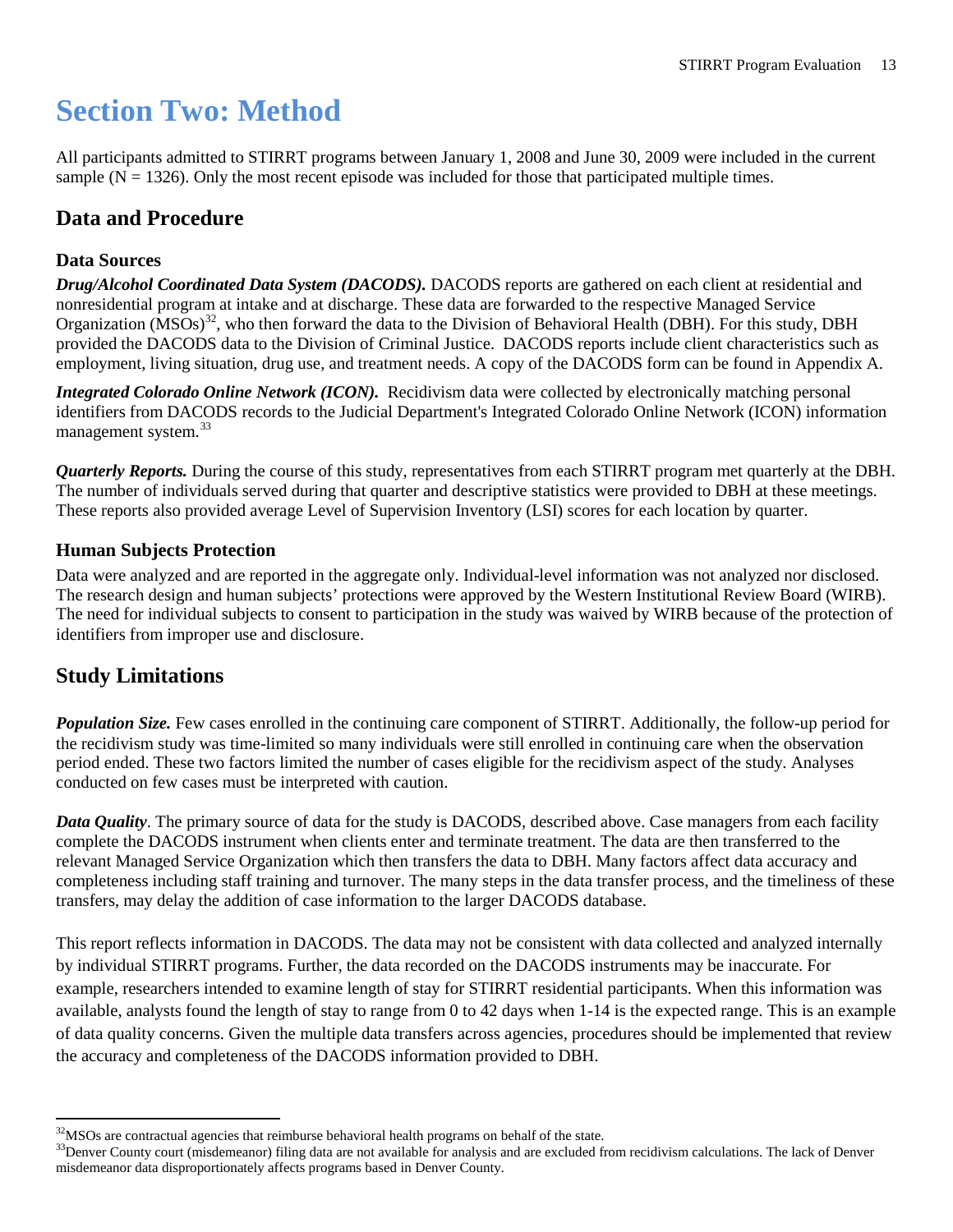## <span id="page-14-0"></span>**Section Three: Description of Program Participants**

This section describes individuals admitted into STIRRT residential programs between January 1, 2008 and June 30, 2009 based on information collected by the Division of Behavioral Health (DBH) via the Drug/Alcohol Coordinated Data System (DACODS).<sup>[34](#page-14-3)</sup> The exception is Level of Supervision Inventory (LSI) data which was obtained from STIRRT program staff at quarterly meetings held by the DBH.

The number of participants in each program is shown in Table 3. The newer programs, Mesa and Larimer Counties, had fewer participants and lower capacity. Nearly half of the clients in the study were from Arapahoe House.<sup>[35](#page-14-4)</sup> Most of the participants in the study were men.

|                                                   | <b>Program</b><br>Capacity | <b>Frequency</b> | <b>Percent Male</b> | Percent of<br><b>Population</b> |
|---------------------------------------------------|----------------------------|------------------|---------------------|---------------------------------|
| <b>Arapahoe House, Denver</b>                     | 20                         | 638              | 100.0               | 48.2                            |
| <b>Crossroads Turning Point,</b><br><b>Pueblo</b> | 20                         | 453              | 55.0                | 34.2                            |
| <b>Mesa County, Grand Junction</b>                |                            | 85               | 67.1                | 6.4                             |
| <b>Larimer County, Fort Collins</b>               | 10                         | 148              | 100.0               | 11.2                            |
| <b>Total Population</b>                           | 65                         | 1324             | 82.5                | 100                             |

#### <span id="page-14-1"></span>**Table 3. Admissions to STIRRT by program: January 1, 2008 - June 30, 2009**

Source: Drug/Alcohol Coordinated Data System (DACODS), Division of Behavioral Health. Note: These numbers represent unduplicated participants reported on DACODS.<sup>[36](#page-14-5)</sup>

Table 4 shows the ethnic composition of STIRRT participants. The majority of participants were Caucasian (49.7%) or Hispanic (33.3%).

| $\cdots$                                      | N    | Caucasian % | African<br>American % | Hispanic % | Other $\%$ | Total % |
|-----------------------------------------------|------|-------------|-----------------------|------------|------------|---------|
| <b>Arapahoe House,</b><br><b>Denver</b>       | 638  | 45.0        | 22.6                  | 28.1       | 4.4        | 100     |
| <b>Crossroads Turning</b><br>Point, Pueblo    | 453  | 46.5        | 5.3                   | 44.4       | 3.8        | 100     |
| <b>Mesa County, Grand</b><br><b>Junction</b>  | 85   | 80.0        | $\boldsymbol{0}$      | 14.1       | 5.9        | 100     |
| <b>Larimer County, Fort</b><br><b>Collins</b> | 148  | 62.1        | 1.4                   | 32.4       | 4.1        | 100     |
| <b>Overall</b>                                | 1324 | 49.7        | 12.8                  | 33.3       | 4.2        | 100     |

#### <span id="page-14-2"></span>**Table 4. Race/ethnicity of STIRRT participants by provider**

Source: Drug/Alcohol Coordinated Data System (DACODS), Division of Behavioral Health. Note: "Other" includes, but is not limited to, Asian and American Indian.

The age of participants ranged between 18 and 68 with an overall mean of 34.1 years. Most of the participants were 30 years or older. Table 5 shows the distribution across age categories. Note that only 2% of all participants were less than 20 years of age.

<span id="page-14-3"></span><sup>&</sup>lt;sup>34</sup> The information included was not criteria for admission or grounds for denial but is a description of those who participated in STIRRT during the study time frame.<br> $35$  See footnote 23.

<span id="page-14-4"></span>

<span id="page-14-5"></span> $36$  Although duplicate entries for an individual may have been due to data entry errors, it is also possible that an individual participated in the program multiple times during this time frame. Only the most recent episode was used in the current analyses.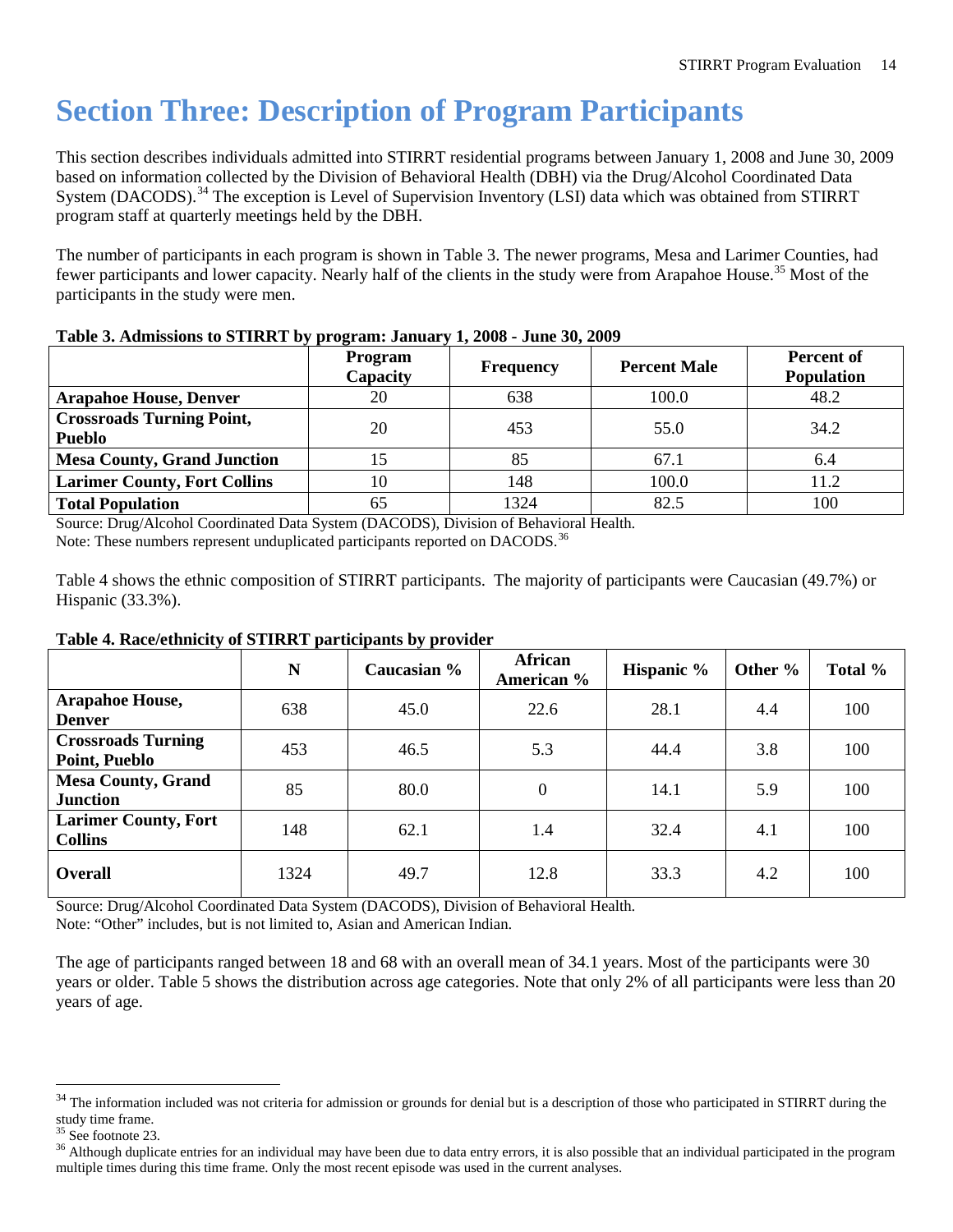|                                                             | N    | 18-29<br>years % | $30 - 39$<br>years % | 40-49<br>years % | 50-59<br>years % | 60 years<br>and above<br>% | Total % |
|-------------------------------------------------------------|------|------------------|----------------------|------------------|------------------|----------------------------|---------|
| <b>Arapahoe House,</b><br><b>Denver</b>                     | 638  | 38.1             | 27.3                 | 25.9             | 8.0              | 0.7                        | 100     |
| <b>Crossroads</b><br><b>Turning Point,</b><br><b>Pueblo</b> | 453  | 41.9             | 29.4                 | 19.2             | 8.8              | 0.7                        | 100     |
| <b>Mesa County,</b><br><b>Grand Junction</b>                | 85   | 48.2             | 22.4                 | 24.7             | 4.7              | 0.0                        | 100     |
| <b>Larimer County,</b><br><b>Fort Collins</b>               | 148  | 52.0             | 25.0                 | 15.5             | 6.8              | 0.7                        | 100     |
| Overall                                                     | 1324 | 41.6             | 27.4                 | 22.4             | 7.9              | 0.7                        | 100     |

<span id="page-15-0"></span>**Table 5. Age (in years) at time of admission to STIRRT residential by provider**

Source: Drug/Alcohol Coordinated Data System (DACODS), Division of Behavioral Health.

Table 6 shows variation across the programs in the proportion of individuals employed at admission, ranging from 43.4% at Arapahoe House to 29.2% at the Mesa County program.

|                                                        | N    | Employed <sup>a</sup> % | Unemployed,<br>looking for<br>work % | Unemployed,<br>not looking for<br>work % | Unemployed,<br>for accepted<br>reason <sup>b</sup> % | Other/<br><b>Unknown</b><br>$\frac{6}{9}$ | <b>Total</b><br>$\frac{6}{6}$ |
|--------------------------------------------------------|------|-------------------------|--------------------------------------|------------------------------------------|------------------------------------------------------|-------------------------------------------|-------------------------------|
| <b>Arapahoe</b><br>House,<br><b>Denver</b>             | 638  | 43.4                    | 47.8                                 | 1.6                                      | 7.1                                                  | $\cdot$ .2                                | 100                           |
| <b>Crossroads</b><br><b>Turning</b><br>Point, Pueblo   | 453  | 33.1                    | 21.6                                 | 31.8                                     | 11.9                                                 | 1.5                                       | 100                           |
| <b>Mesa County,</b><br><b>Grand</b><br><b>Junction</b> | 85   | 28.2                    | 47.1                                 | 20.0                                     | 2.4                                                  | 2.4                                       | 100                           |
| Larimer<br><b>County, Fort</b><br><b>Collins</b>       | 148  | 41.9                    | 18.9                                 | 19.6                                     | 7.4                                                  | 12.2                                      | 100                           |
| Overall                                                | 1324 | 38.7                    | 35.6                                 | 15.1                                     | 8.5                                                  | 2.1                                       | 100                           |

<span id="page-15-1"></span>**Table 6. Employment status at time of admission to STIRRT residential by provider**

Source: Drug/Alcohol Coordinated Data System (DACODS), Division of Behavioral Health. Note: "Employed" includes both full time and part time employment and "accepted reasons" for unemployment include homemakers, full time students, retirees, and disabled.

Table 7 shows that half of the STIRRT participants had achieved at least a high school diploma or a GED (51.6%). The Larimer County program had the greatest proportion of participants with a high school diploma or a GED.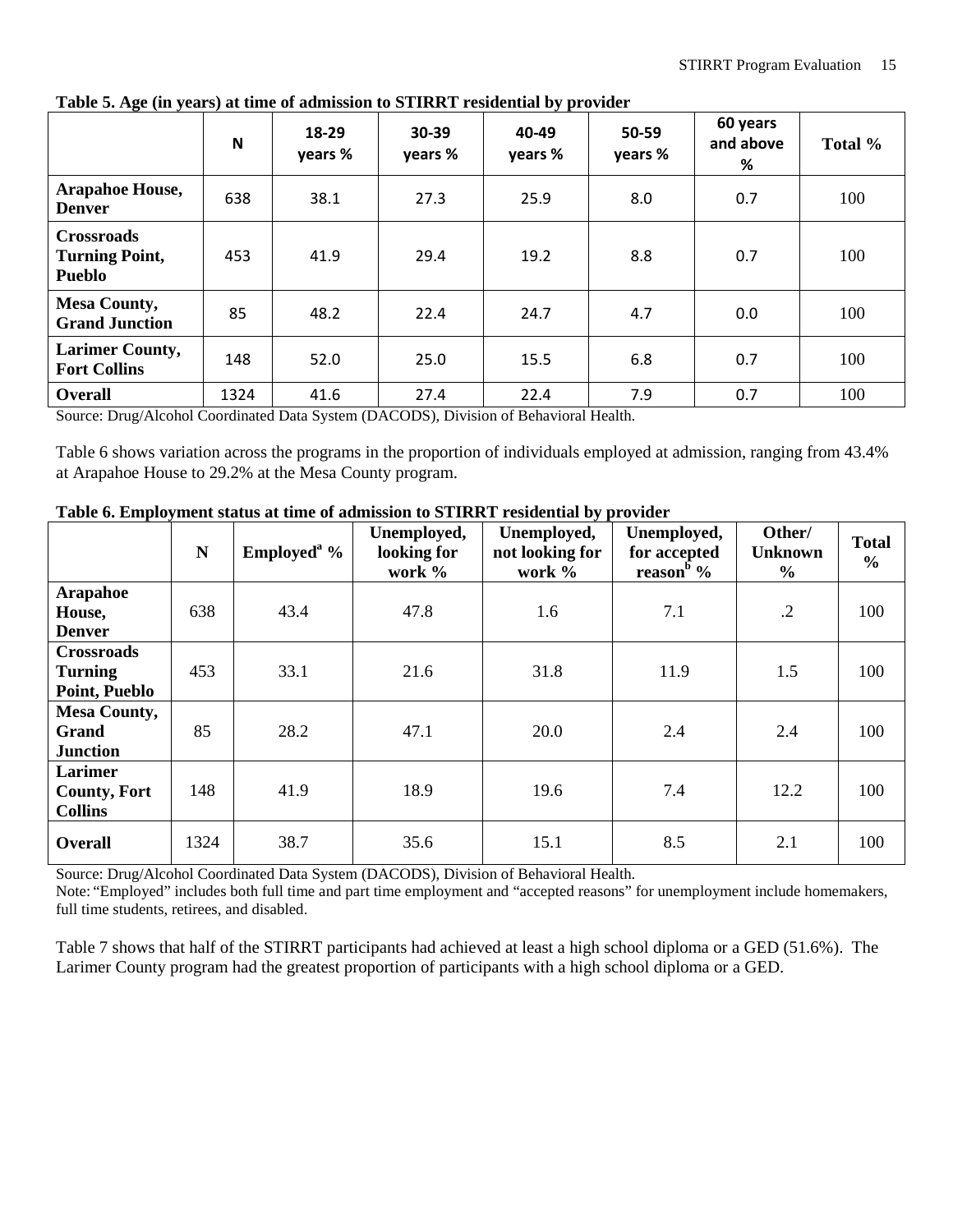|                                               | N    | <b>Less than High</b><br><b>School</b><br>$\frac{6}{6}$ | <b>High School</b><br>Diploma or<br><b>GED</b><br>$\frac{6}{10}$ | <b>Some College</b><br>$\frac{0}{0}$ | <b>College</b><br>$\frac{0}{0}$ |
|-----------------------------------------------|------|---------------------------------------------------------|------------------------------------------------------------------|--------------------------------------|---------------------------------|
| <b>Arapahoe House,</b><br><b>Denver</b>       | 638  | 24.5                                                    | 52.5                                                             | 19.4                                 | 3.6                             |
| <b>Crossroads Turning</b><br>Point, Pueblo    | 453  | 35.1                                                    | 46.8                                                             | 17.2                                 | 0.9                             |
| <b>Mesa County, Grand</b><br><b>Junction</b>  | 85   | 38.8                                                    | 47.1                                                             | 12.9                                 | 1.2                             |
| <b>Larimer County,</b><br><b>Fort Collins</b> | 148  | 20.9                                                    | 64.9                                                             | 12.2                                 | 2.0                             |
| <b>Overall</b>                                | 1324 | 28.6                                                    | 51.6                                                             | 17.4                                 | 2.3                             |

#### <span id="page-16-0"></span>**Table 7. Level of education at time of admission to STIRRT residential by provider**

Source: Drug/Alcohol Coordinated Data System (DACODS), Division of Behavioral Health.

Just over half of STIRRT participants had never been married (53.9%). However, almost 20% were either married or divorced at the time of their admission to the program (see Table 8, below).

<span id="page-16-1"></span>

|  |  |  | Table 8. Marital status at time of admission to STIRRT residential by provider |  |
|--|--|--|--------------------------------------------------------------------------------|--|
|  |  |  |                                                                                |  |

|                                               | N    | <b>Never</b><br>married % | <b>Married</b><br>$\frac{6}{9}$ | <b>Widowed</b><br>$\frac{6}{9}$ | <b>Separated</b><br>$\frac{6}{6}$ | <b>Divorced</b><br>$\frac{6}{9}$ | Total % |
|-----------------------------------------------|------|---------------------------|---------------------------------|---------------------------------|-----------------------------------|----------------------------------|---------|
| <b>Arapahoe House,</b><br><b>Denver</b>       | 638  | 58.0                      | 19.1                            | 1.3                             | 3.3                               | 18.3                             | 100     |
| <b>Crossroads Turning</b><br>Point, Pueblo    | 453  | 47.9                      | 19.9                            | 1.5                             | 7.7                               | 23.0                             | 100     |
| <b>Mesa County, Grand</b><br><b>Junction</b>  | 85   | 47.1                      | 18.8                            | 0.0                             | 10.6                              | 23.5                             | 100     |
| <b>Larimer County, Fort</b><br><b>Collins</b> | 148  | 58.8                      | 22.3                            | 0.0                             | 5.4                               | 13.5                             | 100     |
| <b>Overall</b>                                | 1324 | 53.9                      | 19.7                            | 1.2                             | 5.5                               | 19.7                             | 100     |

Source: Drug/Alcohol Coordinated Data System (DACODS), Division of Behavioral Health.

Table 9 shows that approximately one in five STIRRT participants were living with parents; most (two-thirds) were living independently. Five percent were homeless.

#### <span id="page-16-2"></span>**Table 9. Living status at time of admission to STIRRT residential by provider**

|                                               | N    | <b>Homeless</b><br>$\frac{6}{9}$ | <b>Dependent</b><br>living with<br>parents % | <b>Dependent</b><br>living in<br>supervised<br>setting % | Independent<br>living $\%$ | Total % |
|-----------------------------------------------|------|----------------------------------|----------------------------------------------|----------------------------------------------------------|----------------------------|---------|
| <b>Arapahoe House,</b><br><b>Denver</b>       | 638  | 6.6                              | 13.9                                         | 10.8                                                     | 68.7                       | 100     |
| <b>Crossroads Turning</b><br>Point, Pueblo    | 453  | 3.8                              | 35.5                                         | 2.2                                                      | 58.5                       | 100     |
| <b>Mesa County, Grand</b><br><b>Junction</b>  | 85   | 1.2                              | 21.2                                         | 18.8                                                     | 58.8                       | 100     |
| <b>Larimer County, Fort</b><br><b>Collins</b> | 148  | 6.1                              | 23.6                                         | 17.6                                                     | 52.7                       | 100     |
| <b>Overall</b>                                | 1324 | 5.2                              | 22.9                                         | 9.1                                                      | 62.8                       | 100     |

Source: Drug/Alcohol Coordinated Data System (DACODS), Division of Behavioral Health.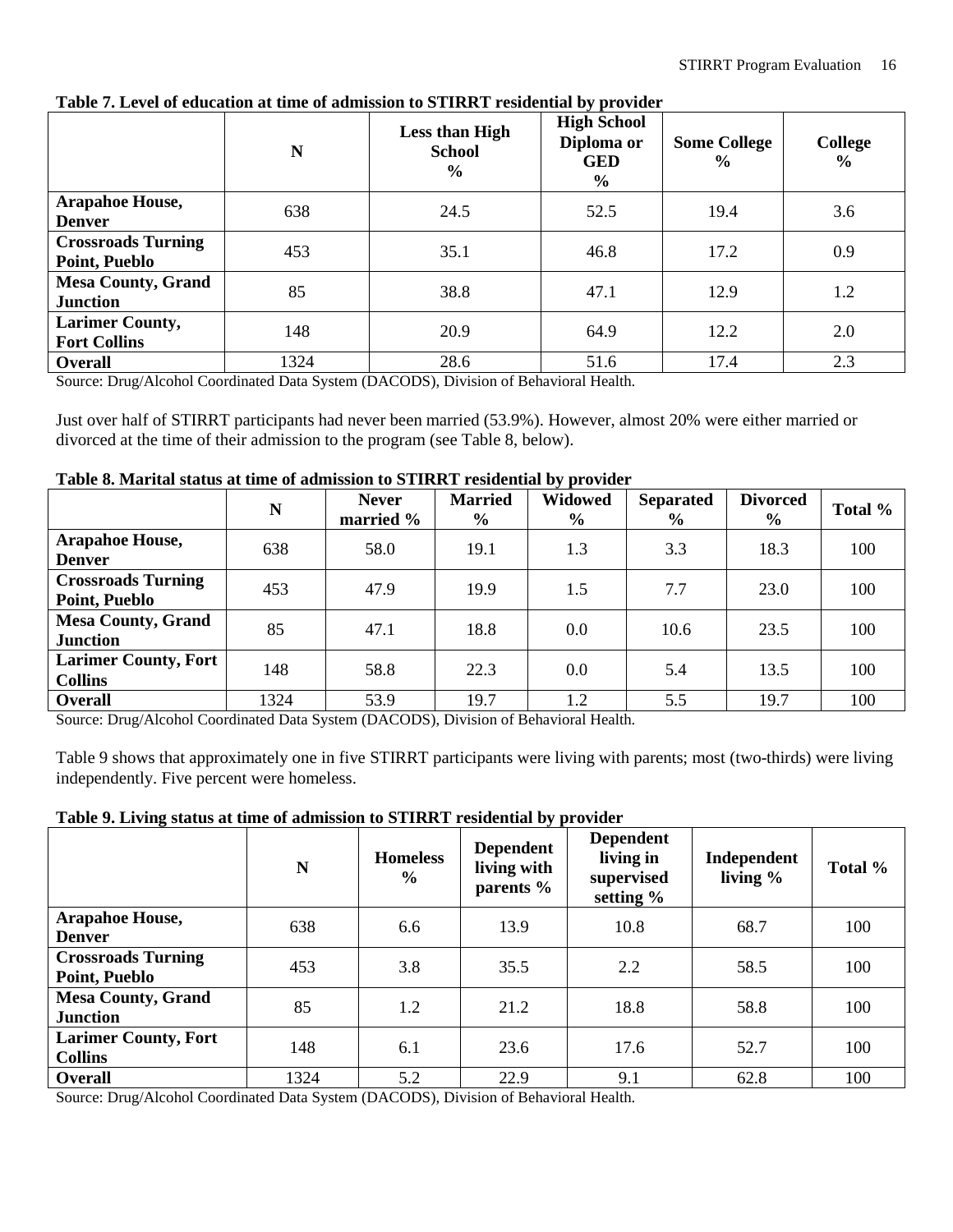Tables 10 and 11 show the number of times STIRRT participants have previously entered a substance abuse treatment program or a detox program. Many of the individuals had been in treatment previously.

|                                                   |      | <b>Mean</b> | <b>Median</b> |
|---------------------------------------------------|------|-------------|---------------|
| <b>Arapahoe House, Denver</b>                     | 638  | 1.54        |               |
| <b>Crossroads Turning Point,</b><br><b>Pueblo</b> | 453  | 1.16        |               |
| <b>Mesa County, Grand Junction</b>                |      | 1.32        |               |
| <b>Larimer County, Fort Collins</b>               | 148  | 3.08        |               |
| <b>Overall</b>                                    | .324 | 1.56        |               |

#### <span id="page-17-0"></span>**Table 10. Treatment episodes prior to admission to STIRRT residential**

Source: Drug/Alcohol Coordinated Data System (DACODS), Division of Behavioral Health.

#### <span id="page-17-1"></span>**Table 11. Detoxification episodes prior to time of admission to STIRRT residential**

|                                     |     | Mean                     | <b>Median</b> |  |
|-------------------------------------|-----|--------------------------|---------------|--|
| <b>Arapahoe House, Denver</b>       | 388 | 45                       |               |  |
| <b>Crossroads Turning Point,</b>    | 256 | 1.34                     |               |  |
| <b>Pueblo</b>                       |     |                          |               |  |
| <b>Mesa County, Grand Junction</b>  | 84  |                          |               |  |
| <b>Larimer County, Fort Collins</b> |     | .89                      |               |  |
| <b>Overall</b>                      | 823 | $\overline{\phantom{a}}$ |               |  |

Source: Drug/Alcohol Coordinated Data System (DACODS), Division of Behavioral Health.

Note: Not every participant had information regarding prior detoxification episodes.

In addition, Tables 12 and 13 show that the majority (57.8%) did not have any medical problems or mental health problems (69.0%). However, Arapahoe House had the fewest individuals with at least some medical problems (36.5%) whereas Crossroads had the largest number of individuals with medical problems (50.1%). Arapahoe House also had the fewest individuals with mental health problems (24.2%).

#### <span id="page-17-2"></span>**Table 12. Medical problems at time of admission to STIRRT residential by provider.**

|                                         |      | None % | At least some % | Total % |
|-----------------------------------------|------|--------|-----------------|---------|
| <b>Arapahoe House, Denver</b>           | 638  | 63.5   | 36.5            | 100     |
| <b>Crossroads Turning Point, Pueblo</b> | 453  | 49.9   | 50.1            | 100     |
| <b>Mesa County, Grand Junction</b>      |      | 51.8   | 48.2            | 100     |
| <b>Larimer County, Fort Collins</b>     | 148  | 60.8   | 39.2            | 100     |
| <b>Overall</b>                          | 1324 | 57.8   |                 | 100     |

Source: Drug/Alcohol Coordinated Data System (DACODS), Division of Behavioral Health.

Note: "At least some" includes those that were categorized as having slight, moderate, or severe medical conditions.

#### <span id="page-17-3"></span>**Table 13. Mental health problems at time of admission to STIRRT residential by provider.**

|                                         |      | No $%$ | Yes % | Total % |
|-----------------------------------------|------|--------|-------|---------|
| <b>Arapahoe House, Denver</b>           | 538  | 75.7   | 24.3  | 100     |
| <b>Crossroads Turning Point, Pueblo</b> | 453  | 62.5   | 37.5  | 100     |
| <b>Mesa County, Grand Junction</b>      |      | 62.4   | 37.6  | 100     |
| <b>Larimer County, Fort Collins</b>     | 148  | 63.5   | 36.5  | 100     |
| <b>Overall</b>                          | 1324 | 69.0   | 31.0  | 100     |

Source: Drug/Alcohol Coordinated Data System (DACODS), Division of Behavioral Health.

The Level of Service Inventory (LSI) is one of the most common tools used to classify the risk level and service needs of adult offenders. Risk and needs are assessed in multiple areas: criminal history, education and employment, financial, family and marital relationships, residential accommodations, leisure and recreation activities, companions, alcohol and drug problems, emotional and personal, attitudes and orientations. The LSI scores range from 0-54. Scores above 28 are considered high needs, and DBH required a minimum LSI score of 29 for program participation. LSI information is not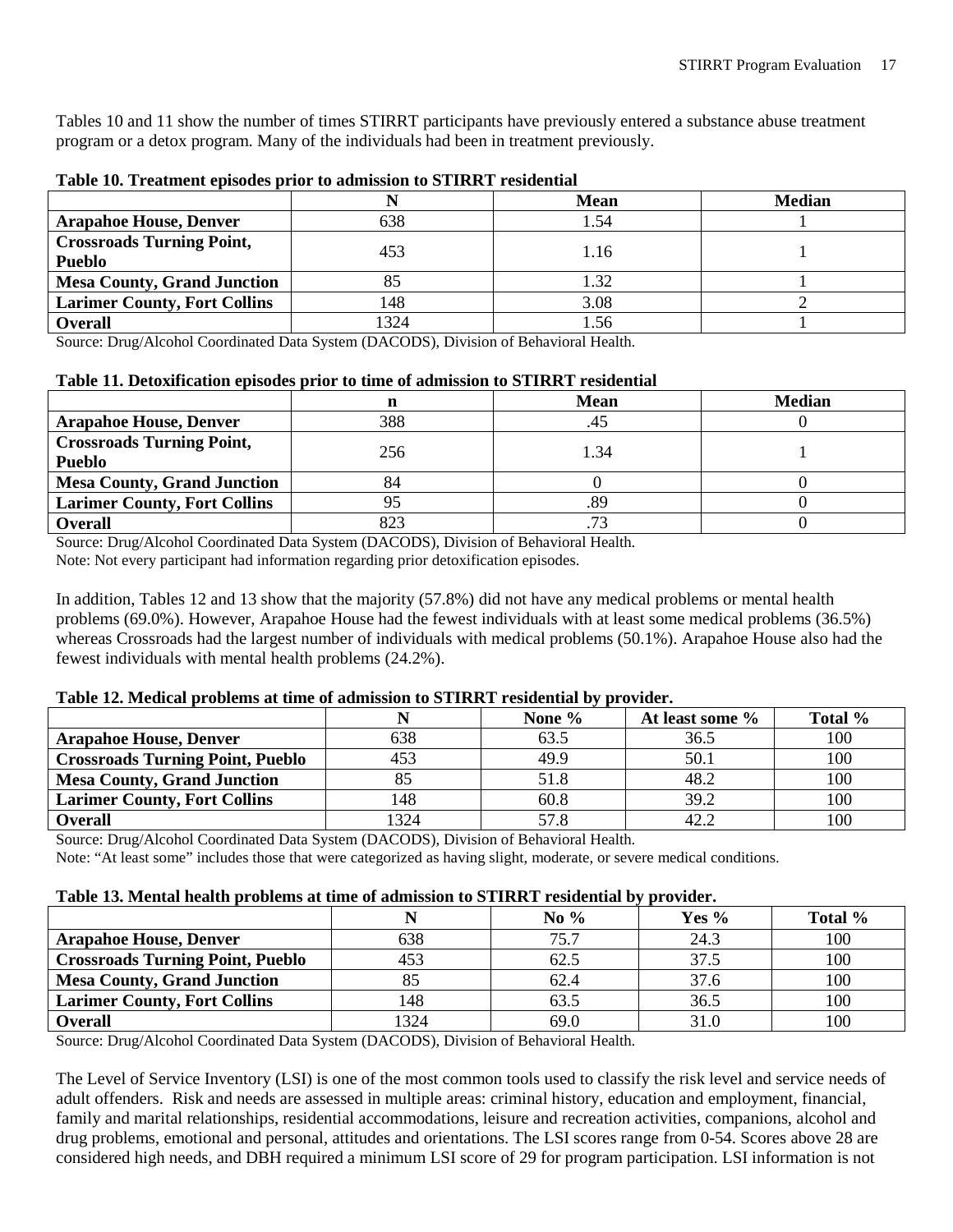included in DACODS but programs are required to report the overall average LSI scores each quarter. As shown in Table 14, on average, all four programs accepted individuals with high LSI scores. Quarterly average scores ranged from 29.8 to 34.0.

|                                         | <b>FY 2008</b>   |       | <b>FY 2009</b> |       |       |         | <b>Overall Mean</b> |
|-----------------------------------------|------------------|-------|----------------|-------|-------|---------|---------------------|
|                                         | Otr <sub>3</sub> | Otr 4 | Otr 1          | Otr 2 | Otr 3 | Otr 4   |                     |
| <b>Arapahoe House, Denver</b>           | 32.9             | 32.8  | 33.7           | 33.9  | 32.8  | 33.1    | 33.2                |
| <b>Crossroads Turning Point, Pueblo</b> | 33.4             | 34.0  | 33.7           | 33.9  | 33.3  | unknown | 33.7                |
| <b>Mesa County, Grand Junction</b>      | 31.7             | 29.8  | 31.4           | 29.0  | 33.0  | 32.0    | 31.2                |
| <b>Larimer County, Fort Collins</b>     | 34.0             | 32.7  | 34.0           | 32.3  | 34.0  | 32.7    | 33.3                |
| <b>Overall</b>                          | 33.0             | 32.3  | 33.2           | 32.3  | 33.3  | 32.6    | 32.8                |

#### <span id="page-18-0"></span>**Table 14. Mean LSI scores by STIRRT provider**

Source: Provider reports presented at quarterly STIRRT advisory committee meetings. All numbers were rounded to one decimal point prior to calculating overall means.

Note: Population sizes are not reported for this table because this information was not always available on the quarterly reports presented by the providers.

The DACODS form collects information on primary, secondary, and tertiary substances of choice. Table 15 reflects the proportion of clients who reported involvement with specific drugs. Note that each substance is not mutually exclusive as each individual could have been involved with multiple drugs.

Table 15 shows that the top four substances used by STIRRT participants included marijuana (49.7%), cocaine (43.5%), alcohol (44.3%), and methamphetamine (34.9%).

|                         |                                  | <b>Crossroads</b>     | <b>Mesa County,</b> | Larimer              |            |
|-------------------------|----------------------------------|-----------------------|---------------------|----------------------|------------|
|                         | Arapahoe<br><b>House, Denver</b> | <b>Turning Point,</b> | Grand               | <b>County, Fort</b>  | Overall %  |
|                         | $\%$ (n=638)                     | Pueblo %              | Junction %          | Collins <sup>%</sup> | $(N=1324)$ |
|                         |                                  | $(n=453)$             | $(n=85)$            | $(n=148)$            |            |
| <b>Marijuana</b>        | 50.0                             | 41.1                  | 60.0                | 68.9                 | 49.7       |
| Cocaine                 | 45.8                             | 46.6                  | 30.6                | 31.8                 | 43.5       |
| <b>Alcohol</b>          | 40.6                             | 40.6                  | 56.35               | 64.9                 | 44.3       |
| <b>Methamphetamine</b>  | 27.9                             | 34.2                  | 51.8                | 57.4                 | 34.9       |
| <b>Heroin</b>           | 5.2                              | 4.4                   | 3.5                 | 3.4                  | 4.6        |
| <b>Other Opiate</b>     | 1.1                              | 5.5                   | 2.4                 | 4.1                  | 3.0        |
| <b>LSD</b>              | 0.9                              | 0.2                   | 1.2                 | 2.7                  | 0.9        |
| <b>Benzodiazepine</b>   | 0.2                              | 0.9                   | 0.0                 | 2.7                  | 0.7        |
| <b>Other</b>            | 0.5                              | 0.2                   | 1.2                 | 1.4                  | 0.5        |
| <b>Hallucinogen</b>     |                                  |                       |                     |                      |            |
| <b>Ecstasy</b>          | 0.6                              | 0.0                   | 0.0                 | 0.7                  | 0.4        |
| <b>Other</b>            | 0.0                              | 0.4                   | 0.0                 | 0.0                  | 0.2        |
| Amphetamine             |                                  |                       |                     |                      |            |
| <b>Over the Counter</b> | 0.0                              | 0.2                   | 1.2                 | 0.0                  | 0.2        |
| <b>Drugs</b>            |                                  |                       |                     |                      |            |
| <b>Non Prescription</b> | 0.0                              | 0.2                   | 0.0                 | 0.0                  | 0.1        |
| <b>Methadone</b>        |                                  |                       |                     |                      |            |
| <b>Other Drug</b>       | 0.0                              | 0.2                   | 0.0                 | 0.0                  | 0.1        |
| Problem                 |                                  |                       |                     |                      |            |
| <b>Other Sedative</b>   | 0.0                              | 0.2                   | 0.0                 | 0.0                  | 0.1        |

#### <span id="page-18-1"></span>**Table 15. Drug use at time of admission to STIRRT residential by provider**

Source: Drug/Alcohol Coordinated Data System (DACODS), Division of Behavioral Health.

Note: This table includes all of the drugs reported on DACODS.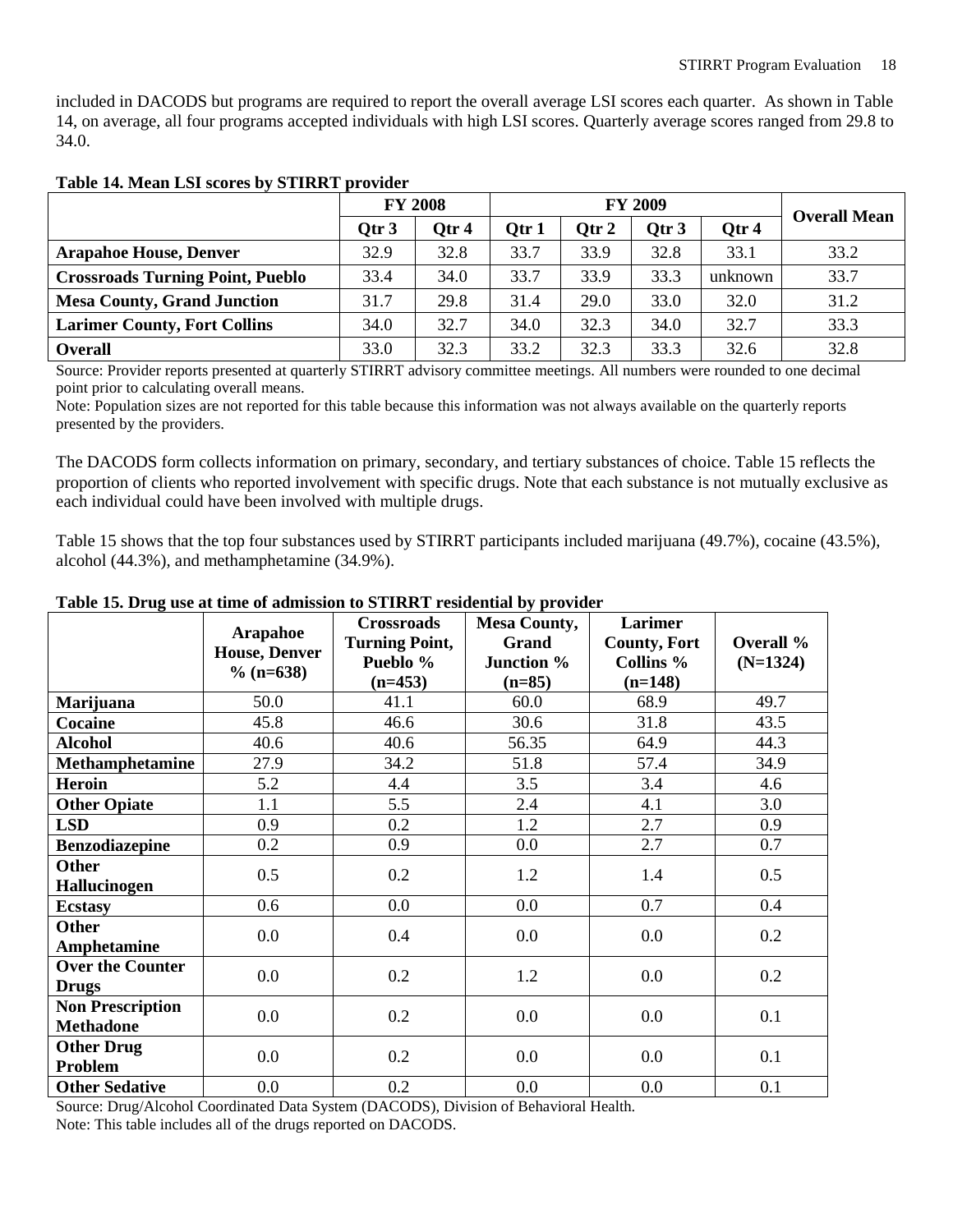### <span id="page-19-0"></span>**Summary**

In sum, STIRRT participants tended to be male Caucasians in their mid-thirties, never married, half of whom were high school graduates and two-thirds of whom were unemployed. Most had no medical or mental health problems. The average LSI scores categorized them as high risk/need and the most common substances of abuse were marijuana, cocaine, alcohol and methamphetamine.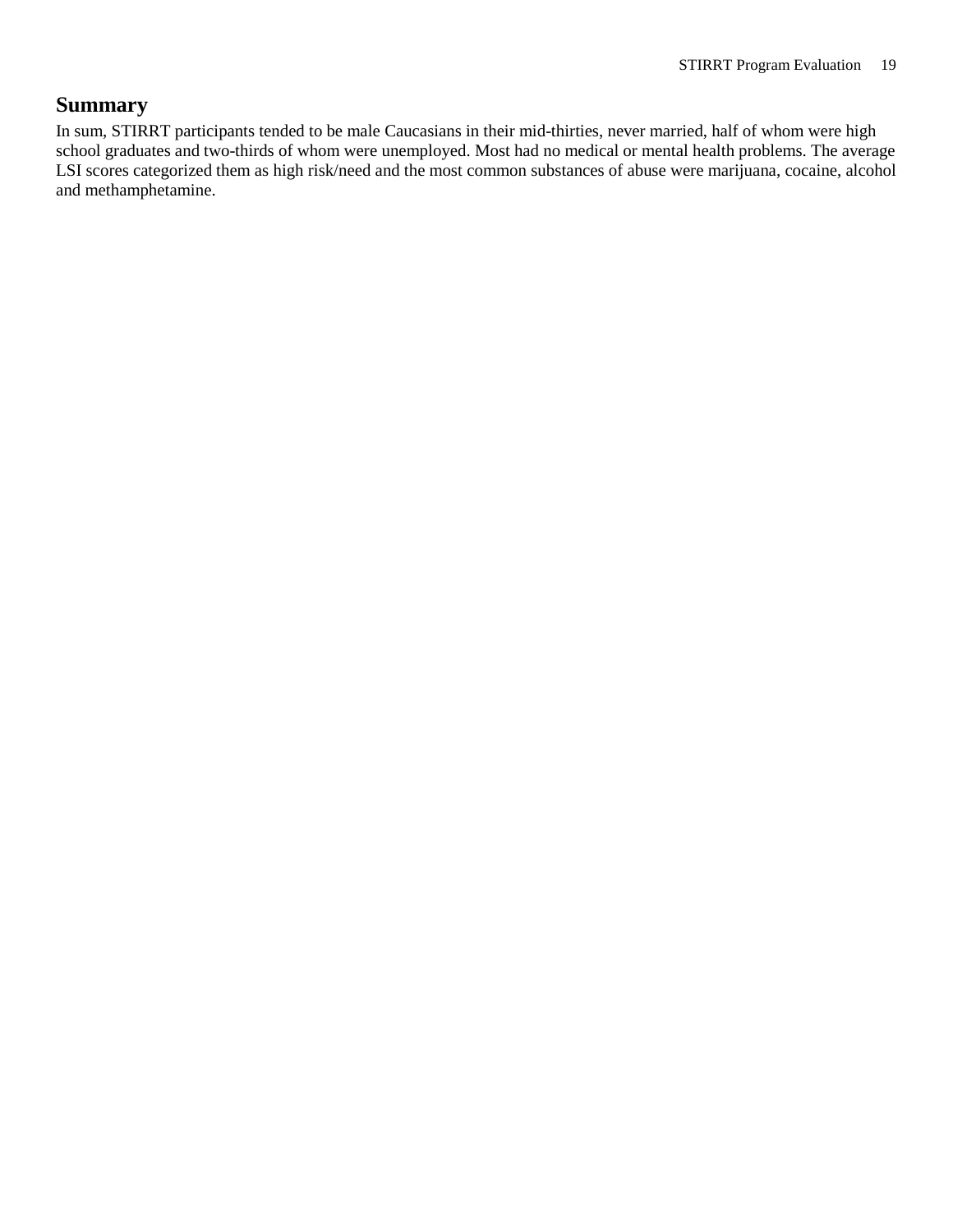## <span id="page-20-0"></span>**Section Four: Program Outcomes**

Overall, 1231 participants terminated from STIRRT residential. Most participants, 91.0%, successfully completed the 14 day program. Table 16, below, shows that Mesa County had the highest success rate at  $96.3\%$  (n = 82) and Crossroads had the lowest success rate at 87.1% ( $n = 426$ ).

|                                               | N    | . .<br><b>Successful</b><br><b>Termination %</b> | <b>Terminated</b><br>Unsuccessfully % | Other/Unknown<br>outcome % | Total % |
|-----------------------------------------------|------|--------------------------------------------------|---------------------------------------|----------------------------|---------|
| <b>Arapahoe House,</b><br><b>Denver</b>       | 579  | 92.7                                             | 6.3                                   | 1.0                        | 100     |
| <b>Crossroads Turning</b><br>Point, Pueblo    | 426  | 87.1                                             | 6.8                                   | 6.1                        | 100     |
| <b>Mesa County, Grand</b><br><b>Junction</b>  | 82   | 96.3                                             | 3.7                                   | 0.0                        | 100     |
| <b>Larimer County, Fort</b><br><b>Collins</b> | 144  | 92.4                                             | 4.2                                   | 3.4                        | 100     |
| <b>Total</b>                                  | 1231 | 91.0                                             | 6.0                                   | 3.0                        | 100     |

#### <span id="page-20-2"></span>**Table 16. Termination status rates by program**

Source: Drug/Alcohol Coordinated Data System (DACODS), Division of Behavioral Health.

Note: "Other/Unknown" includes individuals who may have transferred to another facility to complete the program. This termination category was rarely used, however, the outcome of these individuals is not known. Therefore, they are categorized as "unknown."

## <span id="page-20-1"></span>**Predicting Successful Program Completion**

Many factors were examined to determine what characteristics were related to successful completion of the residential program, but only three factors were predictive of success and failure. Table 17, below, shows that participants who entered the program with any methamphetamine involvement were 80% more likely to be unsuccessfully terminated from the program as those who entered because of another substance. Furthermore, those that were employed were 90% more likely to be terminated successfully and African Americans were 3.4 times as likely to be terminated successfully as those of any other race/ethnicity.

<span id="page-20-3"></span>

| Table 17. Predictors of termination outcome, STIRRT residential (all programs included) |  |  |
|-----------------------------------------------------------------------------------------|--|--|
|-----------------------------------------------------------------------------------------|--|--|

| <b>Predictor</b>                   | Most likely to be<br>terminated | <b>Odds Ratio</b> |           |
|------------------------------------|---------------------------------|-------------------|-----------|
| Methamphetamine use <sup>"</sup>   | Unsuccessfully                  | 1.0               | $\bigcap$ |
| Employed at admission <sup>b</sup> | Successfully                    |                   | 194       |
| African American <sup>c</sup>      | Successfully                    |                   | 194       |

Source: Drug/Alcohol Coordinated Data System (DACODS), Division of Behavioral Health.

 $a^p p = 0.009$ ;  $b^p p = 0.024$ ;  $c^p p = 0.046$ 

When examining the four programs independently (see Table 18, below) the following predictors of success and failure were found:

- Arapahoe House
	- o Those who had been married at least once (this includes individuals who were married at the time that they participated in the STIRRT program as well as those who were divorced, separated, or widowed) were 4.6 times as likely to be terminated successfully as those who had never been married.
	- o African American participants were 4.4 times as likely to be successfully terminated as participants of any other race/ethnicity.
	- o Someone admitted with methamphetamine as at least one of their preferred drugs was 2.7 times as likely to be unsuccessfully terminated as all others.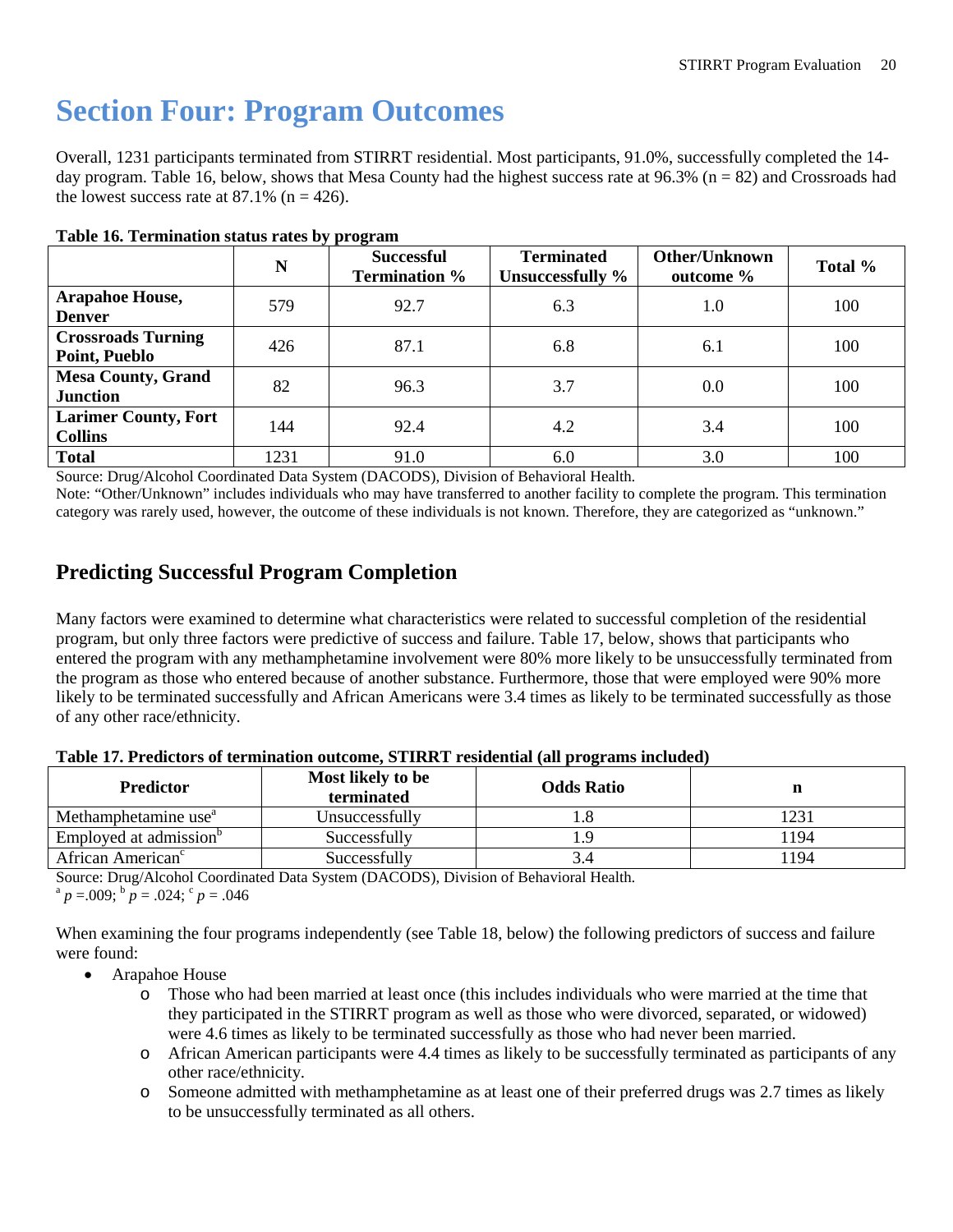- Crossroads
	- o Those who were admitted with marijuana as at least one of their preferred substances of choice were twice as likely to be terminated unsuccessfully.

There were no significant predictors of termination status (e.g., successful or unsuccessful) for Mesa or Larimer County participants. This is likely due to the small participant pool at each of these locations. The small number of clients may result in less statistical power to detect differences.

<span id="page-21-1"></span>**Table 18. Program-specific predictors for successful or unsuccessful termination from residential STIRRT programs**

| Location                                              | <b>Predictor</b>                 | Most likely to be<br>terminated | <b>Odds Ratio</b> | $\mathbf n$ |  |
|-------------------------------------------------------|----------------------------------|---------------------------------|-------------------|-------------|--|
|                                                       | Ever Married <sup>a</sup>        | Successfully                    | 4.6               | 573         |  |
| <b>Arapahoe House, Denver</b>                         | African American <sup>b,e</sup>  | Successfully                    | 4.4               | 573         |  |
|                                                       | Methamphetamine use <sup>c</sup> | Unsuccessfully                  | 2.7               | 579         |  |
| <b>Crossroads Turning</b><br>Point, Pueblo            | Marijuana use <sup>d</sup>       | Unsuccessfully                  | 2.0               | 429         |  |
| <b>Mesa County, Grand</b><br><b>Junction</b>          | None                             |                                 |                   |             |  |
| <b>Larimer County, Fort</b><br>None<br><b>Collins</b> |                                  |                                 |                   |             |  |

Source: Drug/Alcohol Coordinated Data System (DACODS), Division of Behavioral Health.

 $a^p$  *p* = .016;  $b^p$  *p* = .051;  $c^p$  *p* = .014;  $d^p$  *p* = .029

<sup>e</sup>This finding may be limited to Arapahoe House because few African Americans were admitted to the other programs.

### <span id="page-21-0"></span>**Summary**

Most individuals successfully completed the 14-day residential component of STIRRT. African Americans and those employed were more likely to complete the programs. Unsuccessful terminations tended to be involved with methamphetamine.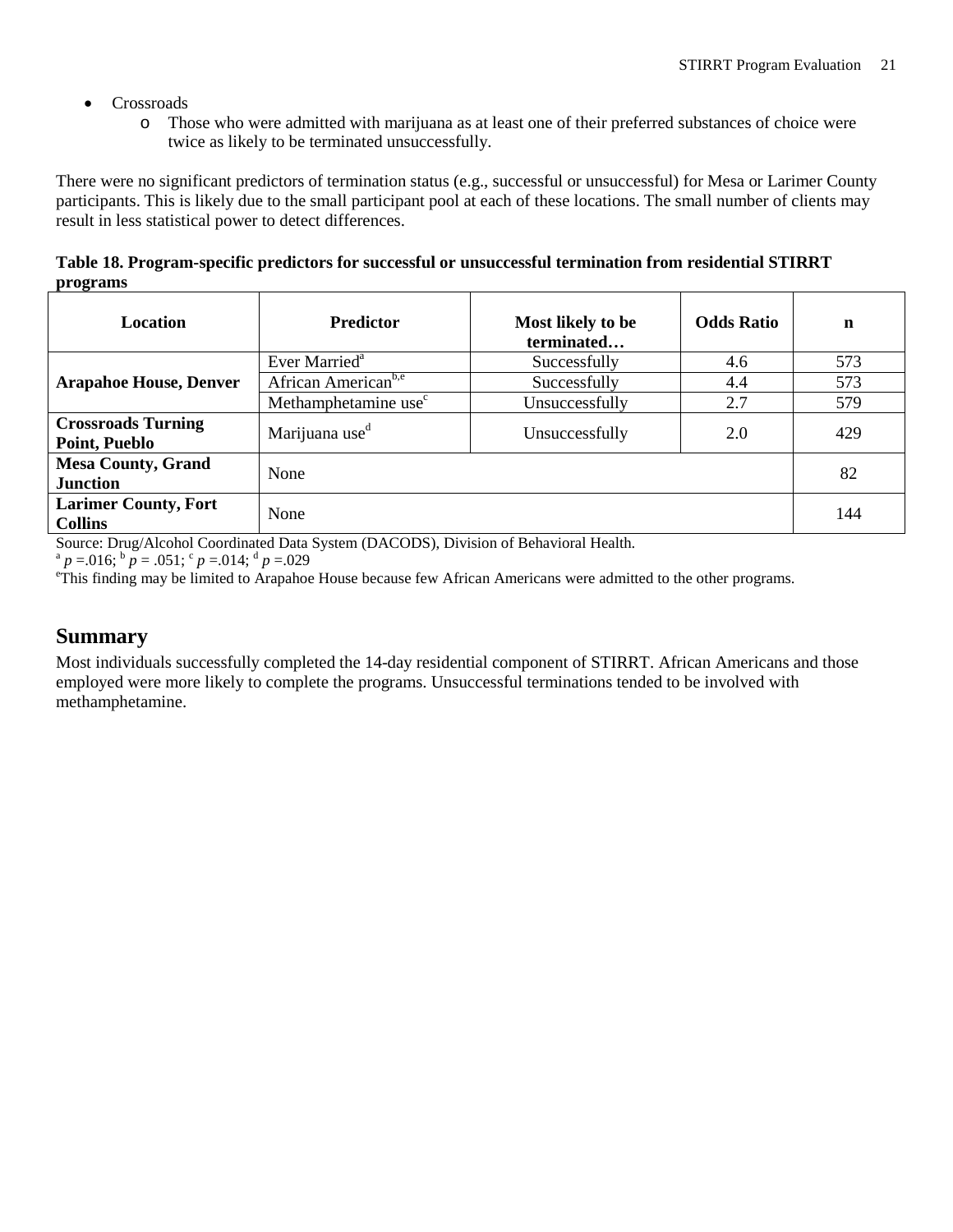## <span id="page-22-0"></span>**Section Five: Continuing Care Participants**

Continuing care is an expected part of the STIRRT program, but many clients do not engage in subsequent treatment. In fact, the concern that the cost of continuing care precluded participation resulted in funding for this component in the FY 2008 state budget, as discussed earlier in this report.

Only clients who successfully completed STIRRT are included in the following discussion. Admission to an outpatient facility must have occurred within 60 days of STIRRT discharge in order to be considered an admission to STIRRT continuing care.

Concerns about lack of participation in continuing care are well founded. Less than half (42.3%) of the 1,120 STIRRT residential participants who completed the program successfully went on to participate in this portion of the program (see Table 19, below).<sup>[37](#page-22-3)</sup> This ranged greatly between program locations with Mesa County having the lowest percentage of continuing clients at 25.3%, and Crossroads having the greatest at 50.9%.

#### <span id="page-22-1"></span>**Table 19. Participation in continuing care**

|                                         | <b>Total N</b> | <b>Participated in Continuing</b><br>Care | Total % |     |
|-----------------------------------------|----------------|-------------------------------------------|---------|-----|
|                                         |                | No $\%$                                   | Yes $%$ |     |
| <b>Arapahoe House, Denver</b>           | 537            | 57.5%                                     | 42.5%   | 100 |
| <b>Crossroads Turning Point, Pueblo</b> | 371            | 49.1%                                     | 50.9%   | 100 |
| <b>Mesa County, Grand Junction</b>      | 79             | 74.7%                                     | 25.3%   | 100 |
| <b>Larimer County, Fort Collins</b>     | 133            | 72.2%                                     | 27.8%   | 100 |
| <b>Total Population</b>                 | 1120           | 57.7%                                     | 42.3%   | 100 |

Source: Drug/Alcohol Coordinated Data System (DACODS), Division of Behavioral Health.

Note: Only those that completed the residential portion of the program successfully are included in this analysis.

It is not clear why the majority of individuals did not continue treatment in the community following the 14-day program. It is possible that many clients were not aware that treatment costs were subsidized by DBH.<sup>[38](#page-22-4)</sup>

Table 20 demonstrates that, of those who successfully completed the STIRRT residential program and went on to participate in continuing care, the overall average length of time between discharge from the residential program and admission to outpatient was approximately 10 days with a median of 8 days. A statistically significant difference was found between Larimer County and Crossroads<sup>[39](#page-22-5)</sup> such that continuing care participants discharged from the Larimer County program waited significantly longer (mean = 16.5 days) than those from Crossroads (mean = 7.9 days).

#### <span id="page-22-2"></span>**Table 20. Length of time between STIRRT discharge and continuing care admission**

|                                         |     | Mean (days) | <b>Median</b> (days) |
|-----------------------------------------|-----|-------------|----------------------|
| <b>Arapahoe House, Denver</b>           | 228 | 10.6        | 8.0                  |
| <b>Crossroads Turning Point, Pueblo</b> | 189 | 7.9         | 4.0                  |
| <b>Mesa County, Grand Junction</b>      | 20  | 13.2        | 7.50                 |
| <b>Larimer County, Fort Collins</b>     | 37  | 16.5        | 10.0                 |
| <b>Overall</b>                          | 474 | 10.         |                      |

Source: Drug/Alcohol Coordinated Data System (DACODS), Division of Behavioral Health.

<span id="page-22-3"></span> $37$  Note that only those admitted to both the residential and the continuing care components between January 1, 2008 and June 30, 2009 are included in these numbers.

<span id="page-22-5"></span><span id="page-22-4"></span><sup>&</sup>lt;sup>38</sup> Arapahoe House and Crossroads have a \$5 copay. The remainder of the treatment costs are covered by the Division of Behavioral Health. <sup>39</sup> *p* < .05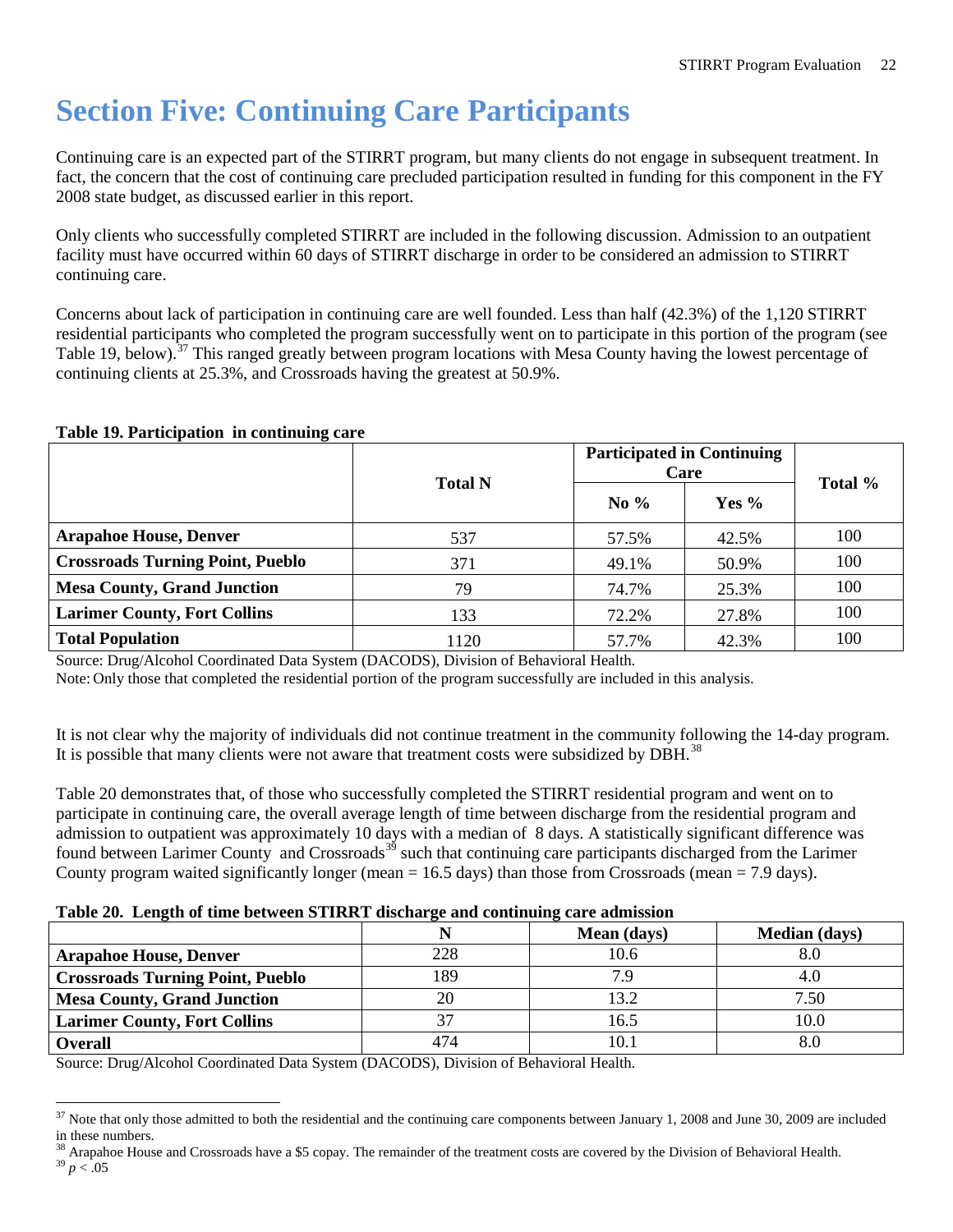Although the ethnic composition varied between participants from each residential program, continuing care participants were primarily Caucasian (43.0%) and Hispanic (39.9%; see Table 21, below).

|                                               | N   | Caucasian % | African<br>American % | Hispanic % | Other % | Total % |
|-----------------------------------------------|-----|-------------|-----------------------|------------|---------|---------|
| <b>Arapahoe House,</b><br><b>Denver</b>       | 228 | 40.4        | 23.2                  | 31.6       | 4.8     | 100     |
| <b>Crossroads Turning</b><br>Point, Pueblo    | 189 | 38.1        | 4.2                   | 54.5       | 3.2     | 100     |
| <b>Mesa County, Grand</b><br><b>Junction</b>  | 20  | 85.0        | $\cdot$               | 10.0       | 5.0     | 100     |
| <b>Larimer County, Fort</b><br><b>Collins</b> | 37  | 62.2        | $\cdot$               | 32.4       | 5.4     | 100     |
| <b>Overall</b>                                | 474 | 43.0        | 12.9                  | 39.9       | 4.2     | 100     |

<span id="page-23-1"></span>**Table 21. Race/ethnicity of those entering continuing care by residential program**

Source: Drug/Alcohol Coordinated Data System (DACODS), Division of Behavioral Health. Note: "Other" includes, but is not limited to Asian and American Indian.

Table 22 shows that the mean age of continuing care participants was almost 35 years. This was not found to be significantly different from those that did not participate in a continuing care program (mean = 33.7 years). Nor was it significantly different from the average age of the general STIRRT residential population (mean  $= 34.1$  years).

|                                               | N   | <b>Mean</b> | <b>Median</b> | <b>Minimum</b> | <b>Maximum</b> |
|-----------------------------------------------|-----|-------------|---------------|----------------|----------------|
| <b>Arapahoe House,</b><br><b>Denver</b>       | 228 | 35.36       | 34.50         | 18             | -61            |
| <b>Crossroads Turning</b><br>Point, Pueblo    | 189 | 33.90       | 31.00         | 18             | 61             |
| <b>Mesa County, Grand</b><br><b>Junction</b>  | 20  | 33.20       | 28.50         | 22             | 57             |
| <b>Larimer County,</b><br><b>Fort Collins</b> | 37  | 33.84       | 32.00         | 21             | 50             |
| Overall                                       | 474 | 34.57       | 33.00         | 18             | 61             |

#### <span id="page-23-2"></span>**Table 22. Age (in years) of those entering a continuing care program by residential program**

Source: Drug/Alcohol Coordinated Data System (DACODS), Division of Behavioral Health.

### <span id="page-23-0"></span>**Predicting Participation in Continuing Care**

Table 23 shows that Hispanic clients were 1.7 times as likely to participate in a continuing care program as STIRRT residential participants of other ethnicities. In addition, individuals who were married when admitted to treatment were 40% more likely to not participate in continuing care than unmarried clients. Those reporting any methamphetamine use were 1.3 times as likely to not participate as non-methamphetamine users.

| <b>Predictor</b>                 | <b>Most likely to</b> | <b>Odds Ratio</b> |     |
|----------------------------------|-----------------------|-------------------|-----|
| Hispanic ethnicity <sup>a</sup>  | Participate in CC     |                   | 120 |
| Married <sup>b</sup>             | Not participate       |                   | 120 |
| Methamphetamine use <sup>c</sup> | Not participate       | ن                 | 120 |

<span id="page-23-3"></span>**Table 23. Predictors of participation in continuing care (all programs included)**

Source: Drug/Alcohol Coordinated Data System (DACODS), Division of Behavioral Health.

 $a_p = .000$ ;  $b_p = .028$ ;  $c_p = .036$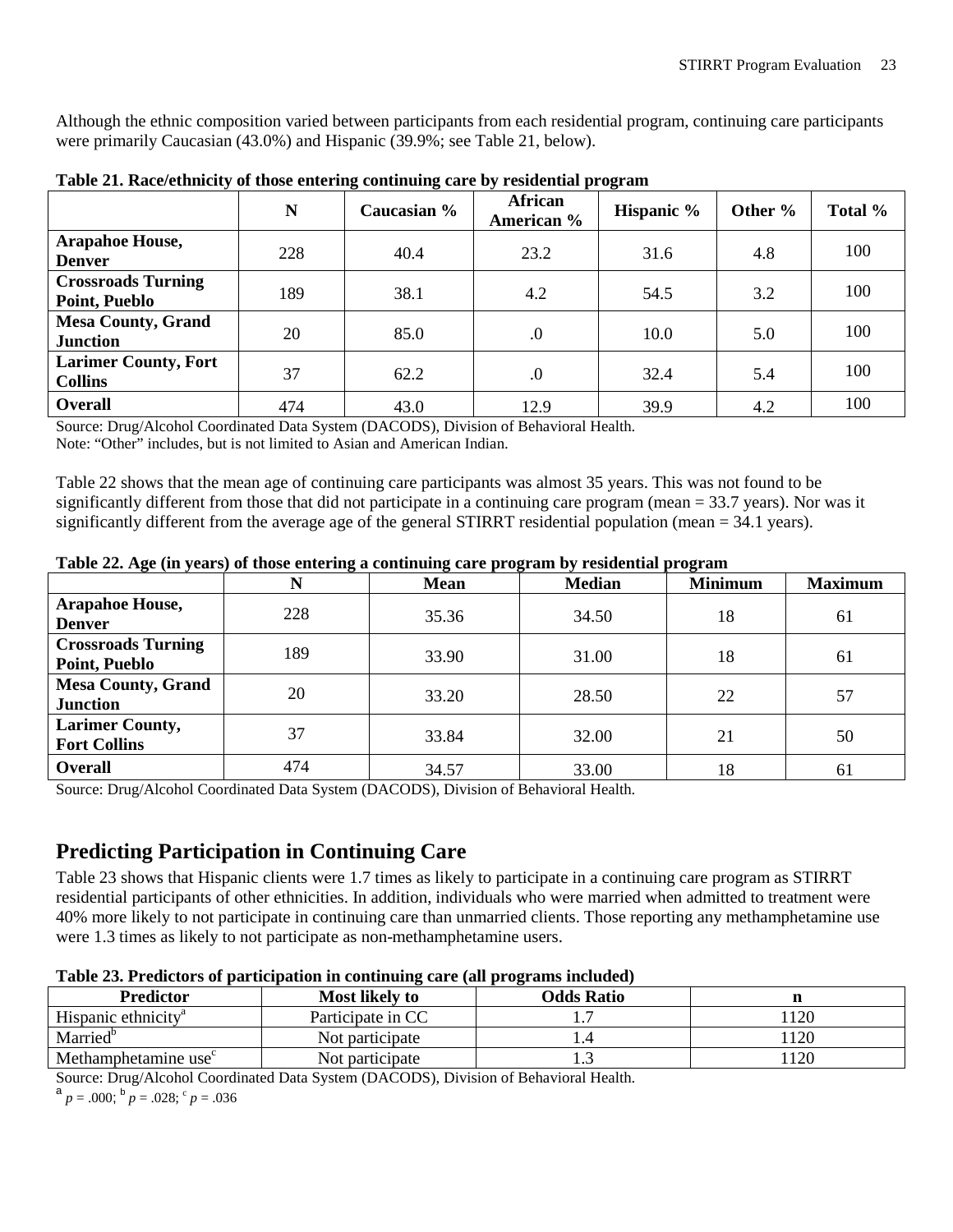Further analysis showed that Hispanic clients discharged from Arapahoe House were 50% more likely to go on to continuing care than those of other ethnicities (see Table 24, below). Additionally, Hispanic clients discharged from Crossroads were 80% more likely to continue in treatment. In the case of clients discharged from the Mesa County program, individuals using cocaine were 5.7 times as likely to not continue in treatment as those who were not involved with cocaine.

| <b>Location</b>                                   | <b>Predictor</b>                | <b>Most likely to</b> | <b>Odds Ratio</b> | n   |  |  |  |
|---------------------------------------------------|---------------------------------|-----------------------|-------------------|-----|--|--|--|
| <b>Arapahoe House, Denver</b>                     | Hispanic ethnicity <sup>a</sup> | Participate in CC     | 1.5               | 537 |  |  |  |
| <b>Crossroads Turning Point,</b><br><b>Pueblo</b> | Hispanic ethnicity <sup>b</sup> | Participate in CC     | 1.8               | 371 |  |  |  |
| <b>Mesa County, Grand</b><br><b>Junction</b>      | Cocaine use <sup>c</sup>        | Not participate       | 5.7               | 79  |  |  |  |
| <b>Larimer County, Fort</b><br><b>Collins</b>     | None                            |                       |                   | 133 |  |  |  |

<span id="page-24-1"></span>**Table 24. Provider specific predictors of participation in continuing care**

Source: Drug/Alcohol Coordinated Data System (DACODS), Division of Behavioral Health.

<span id="page-24-0"></span> $a^a p = .050$ ;  $b^b p = .010$ ;  $c^c p = .032$ 

### **Summary**

Less than one-half of those who successfully completed the residential component of STIRRT participated in continuing care outpatient treatment in the community. Mesa County had the lowest percentage of continuing clients at 25.3%, while Crossroads had the greatest at 50.9%. Hispanic clients were the most likely to participate in continuing care after discharge from STIRRT, while those who were married at admission and methamphetamine users were less likely to participate.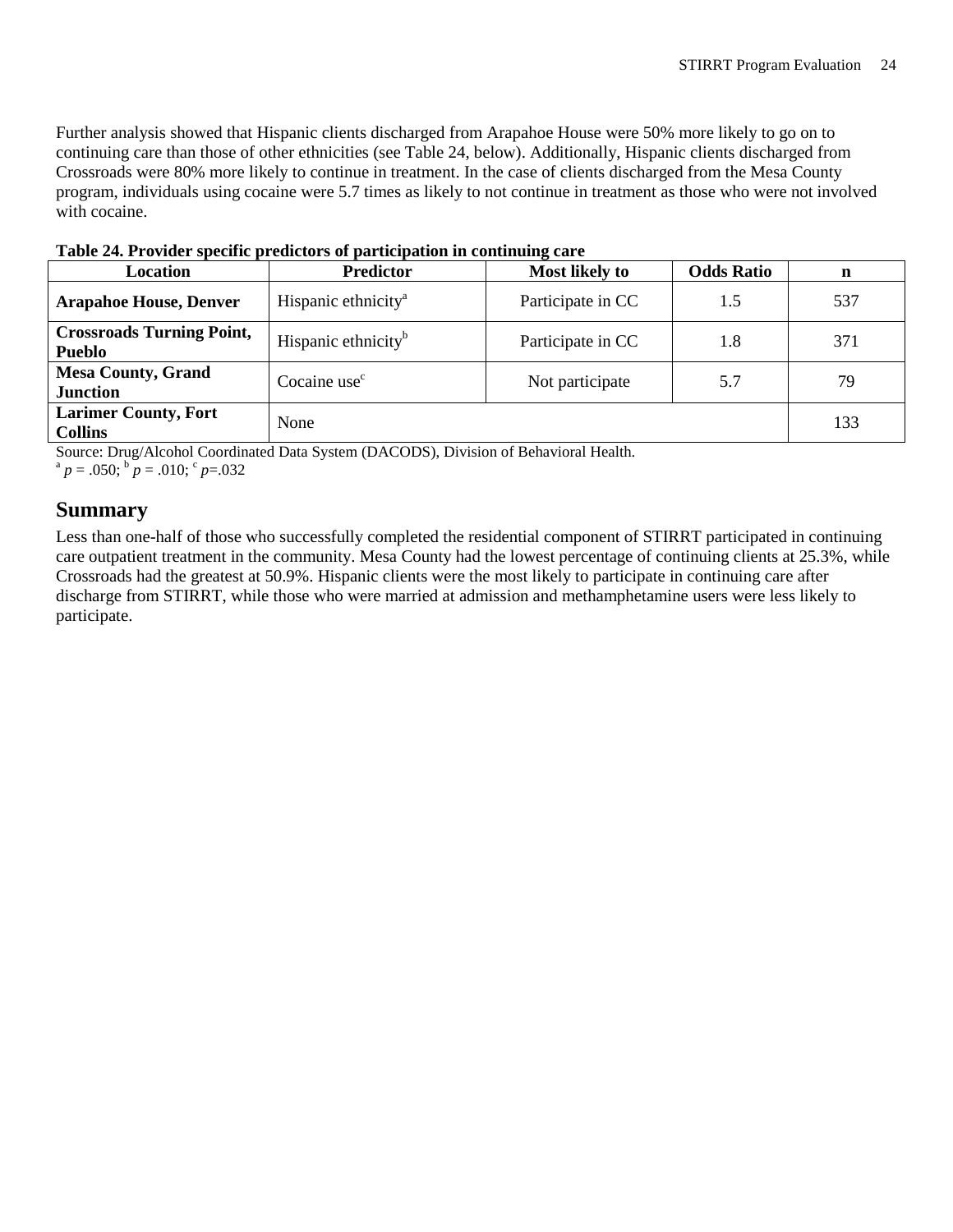## <span id="page-25-0"></span>**Section Six: Continuing Care Outcomes**

Of the 474 individuals who started a continuing care program between January 1, 2008 and June 30, 2009, 323 (68.1%) were terminated from outpatient care in this same period. The remainder was still active in the program.

Table 25 demonstrates that, of those terminated from continuing care, over half (51.7%) failed treatment. Only 20.4% were terminated successfully. The other 27.9% were terminated for other reasons, such as transfer, incarceration and death. As continuing care is intended to be 8 – 9 months in length, it is likely that a disproportionate number of unsuccessful discharges occurred within the data collection time frame and these results are not representative of future continuing care outcomes.

|                                               | N   | success/treatment<br>completed % | <b>Terminated</b><br>Unsuccessfully % | Other/Unknown<br>outcome % | Total % |
|-----------------------------------------------|-----|----------------------------------|---------------------------------------|----------------------------|---------|
| <b>Arapahoe House,</b><br><b>Denver</b>       | 100 | 24.0%                            | 44.0%                                 | 32.0%                      | 100     |
| <b>Crossroads Turning</b><br>Point, Pueblo    | 158 | 12.7%                            | 57.0%                                 | 30.4%                      | 100     |
| <b>Mesa County, Grand</b><br><b>Junction</b>  | 18  | 33.3%                            | 50.0%                                 | 16.7%                      | 100     |
| <b>Larimer County, Fort</b><br><b>Collins</b> | 47  | 34.0%                            | 51.1%                                 | 14.9%                      | 100     |
| <b>Total</b>                                  | 323 | 20.4%                            | 51.7%                                 | 27.9%                      | 100     |

#### <span id="page-25-1"></span>**Table 25. Termination status from continuing care by original STIRRT program**

Source: Drug/Alcohol Coordinated Data System (DACODS), Division of Behavioral Health. Note: "Other/Unknown" includes individuals who may have transferred to another facility to complete the program. While such transfers rarely occurred, the outcome of these individuals is not known. Therefore, they are categorized as "unknown."

As shown in Table 26, below, the overall average length of stay for a successful continuing care episode was almost 6 months, ranging from 2 weeks to just over a year. Arapahoe House and Larimer County clients who successfully completed continuing care had significantly shorter average lengths of stay (127 and 192 days, respectively) than did Crossroads and Mesa County clients (246 and 246 days, respectively).<sup>[40](#page-25-3)</sup>

#### <span id="page-25-2"></span>**Table 26. Length of stay for successful continuing care discharges by STIRRT residential program[41](#page-25-4)**

|                                                   | N  | Mean (days) | <b>Median (days)</b> | <u>- 0</u><br><b>Minimum</b><br>(days) | <b>Maximum</b><br>(days) |
|---------------------------------------------------|----|-------------|----------------------|----------------------------------------|--------------------------|
| <b>Arapahoe House, Denver</b>                     | 24 | 127.0       | 106.0                | 23.0                                   | 333.0                    |
| <b>Crossroads Turning Point,</b><br><b>Pueblo</b> | 20 | 245.6       | 247.0                | 88.0                                   | 568.0                    |
| <b>Mesa County, Grand</b><br><b>Junction</b>      | 6  | 245.8       | 241.5                | 104.0                                  | 360.0                    |
| <b>Larimer County, Fort</b><br><b>Collins</b>     | 16 | 191.8       | 219.5                | 14.0                                   | 337.0                    |
| <b>Overall</b>                                    | 66 | 189.4       | 177.0                | 14.0                                   | 568.0                    |

Source: Drug/Alcohol Coordinated Data System (DACODS), Division of Behavioral Health.

<span id="page-25-4"></span><span id="page-25-3"></span> $^{40}$  *p* < .001<br><sup>41</sup> These results reflect only those that successfully completed the non-residential continuing care portion of the STIRRT program between January 1, 2008 and June 30, 2009.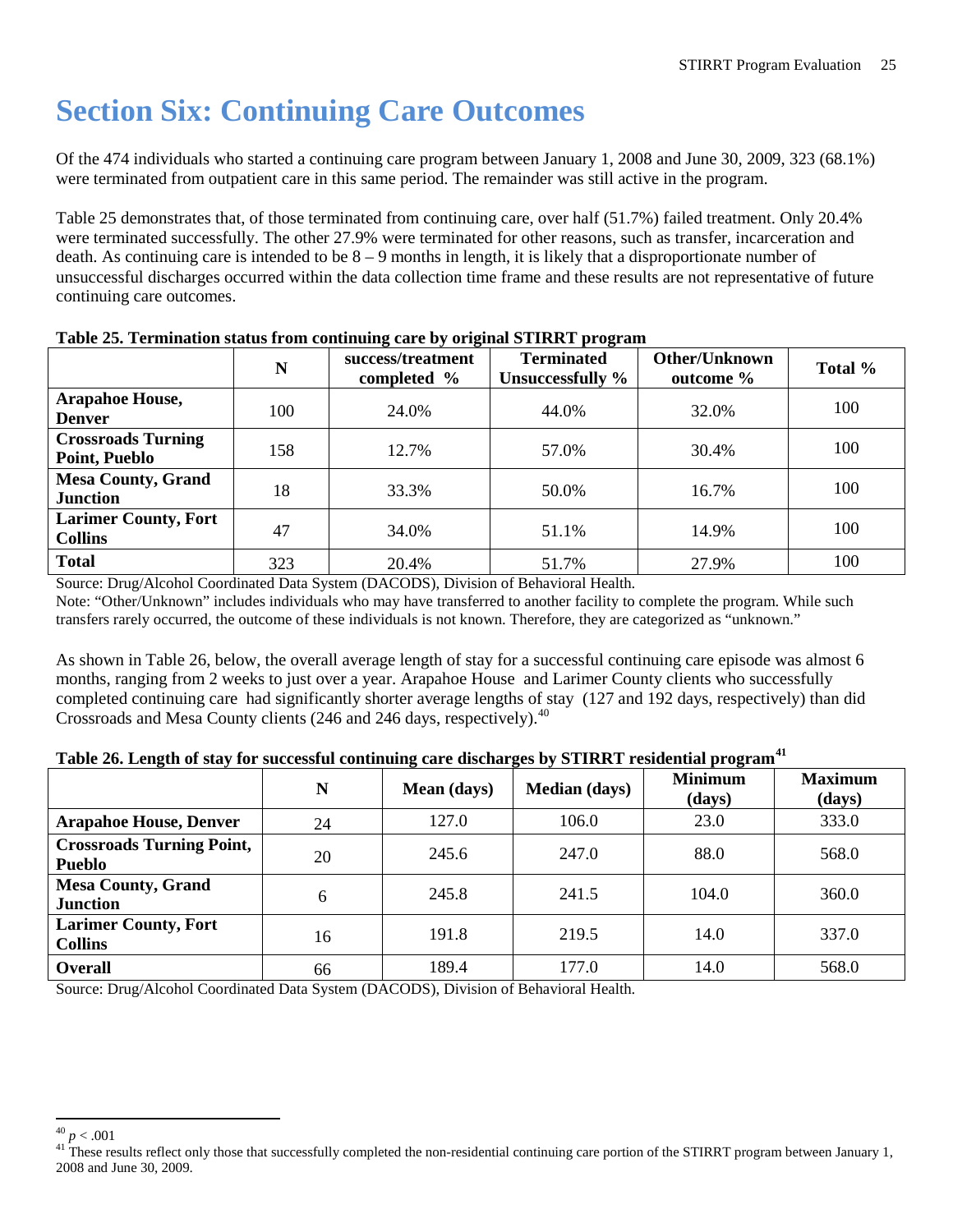### <span id="page-26-0"></span>**Summary**

During the 18-month study period, only 42% of residential participants enrolled in continuing care. Of those that were discharged from continuing care, 20.5% successfully completed and 52% were terminated unsuccessfully. The remainder had an 'other' or 'unknown' discharge status, which includes transfer to another facility, incarceration, and death. These results are unlikely to be representative of future continuing care outcomes. It is possible that a longer study period would show a larger proportion of continuing care participants terminating successfully.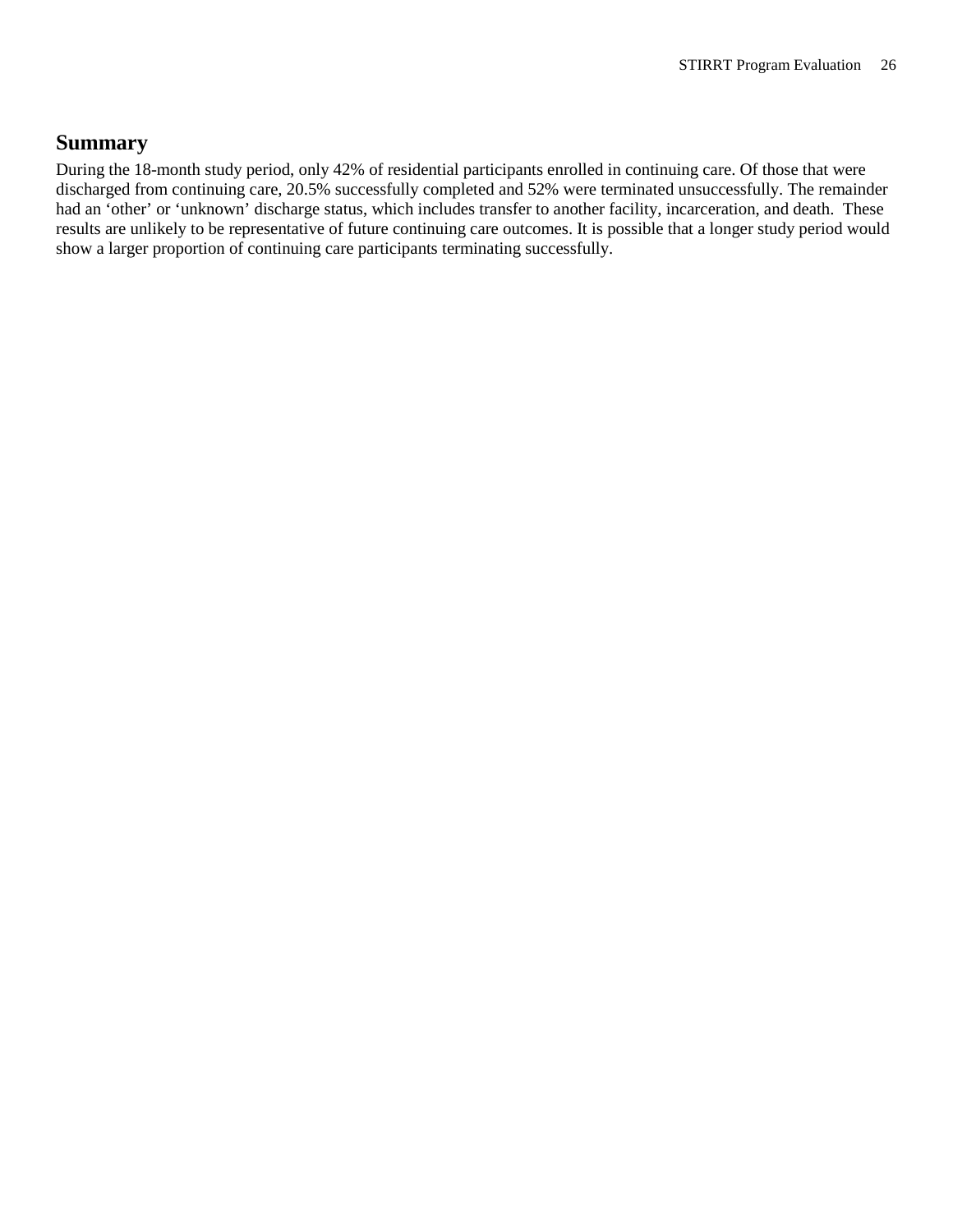## <span id="page-27-0"></span>**Section Seven: Recidivism Rates**

Recidivism is defined as a new district or county court filing within 6 or 12 months of release from the two week STIRRT residential program. The risk to recidivate increases with longer periods of opportunity to re-offend and a recidivism study requires that all offenders have identical "opportunity periods." More individuals are available for the 6-month recidivism analysis as they have the required 6-month "opportunity period" than are available for the 12-month recidivism analysis. All individuals in the 12-month analysis are included in the 6-month analysis, but only those reaching the full 12-month opportunity period are included in the 12-month analysis.

<span id="page-27-1"></span>Table 27 demonstrates that the 6 month recidivism rate for all STRIRRT residential participants was 14.8%. It was found that 6 month recidivism rates were significantly lower for those that participated in continuing care than for those who did not (12.4% vs. 16.6%).<sup>[42](#page-27-1)</sup> However, this difference was not apparent after 12 months. The 12 month recidivism rate was 24.7% for those who did not participate compared to 25.1% for those who did participate in continuing care.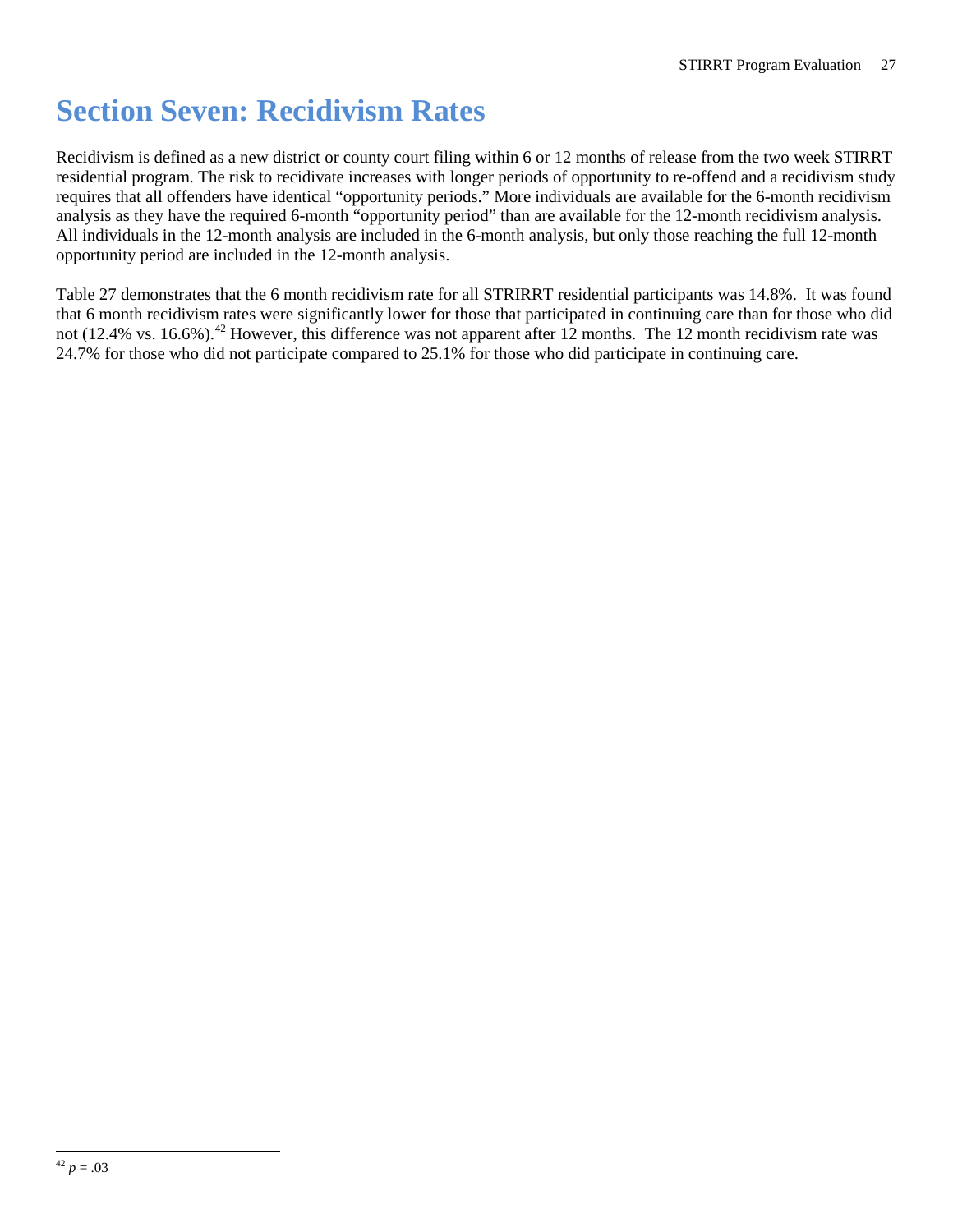|                                                   | Average<br><b>LSI</b> Score<br>$\mathbf{a}$ | Participated in<br>Continuing Care <sup>b</sup> | 6 Month<br><b>Recidivism Rate<sup>c</sup></b> | 12 Month<br><b>Recidivism Rate<sup>c</sup></b> |
|---------------------------------------------------|---------------------------------------------|-------------------------------------------------|-----------------------------------------------|------------------------------------------------|
| <b>Arapahoe House, Denver</b>                     | 33.2                                        | 537 completed the<br><b>STIRRT</b> program      | 13.8%<br>(521 were at risk<br>for 6 months)   | 22.1%<br>(331 were at risk for<br>12 months)   |
| Participated in CC                                |                                             | 42.5% (228/537)                                 | 10.1% (228)                                   | 17.6%<br>(142)                                 |
| Did Not participate<br>in CC                      |                                             | 57.5% (309/537)                                 | 16.7% (293)                                   | 25.4% (189)                                    |
| <b>Crossroads Turning Point,</b><br><b>Pueblo</b> |                                             | 371 completed the<br><b>STIRRT Program</b>      | 15.3%<br>$($ of 359 at risk $)$               | 25.6%<br>$($ of 238 at risk $)$                |
| Participated in CC                                | 33.7                                        | 50.9% (189/371)                                 | 14.8% (189)                                   | 30.9% (123)                                    |
| Did Not participate<br>in CC                      |                                             | 49.1% (182/371)                                 | 15.9% (170)                                   | 20.0% (115)                                    |
| <b>Mesa County, Grand</b>                         |                                             | 79 completed the                                | 15.2%                                         | 11.1%                                          |
| <b>Junction</b>                                   |                                             | <b>STIRRT Program</b>                           | $($ of 79 at risk $)$                         | $($ of 36 at risk $)$                          |
| Participated in CC                                | 31.2                                        | 25.3% (20/79)                                   | 20.0% (20)                                    | 22.2% (9)                                      |
| Did Not participate<br>in CC                      |                                             | 74.7% (59/79)                                   | 13.6% (59)                                    | 7.4% (27)                                      |
| <b>Larimer County, Fort</b>                       |                                             | 133 Completed the                               | 17.2%                                         | 40.0%                                          |
| <b>Collins</b>                                    |                                             | <b>STIRRT Program</b>                           | $($ of 128 at risk $)$                        | $($ of 85 at risk $)$                          |
| Participated in CC                                | 33.3                                        | 27.8% (37/133)                                  | 10.8% (37)                                    | 36.4% (22)                                     |
| Did Not participate<br>in CC                      |                                             | 72.2% (96/133)                                  | 19.8% (91)                                    | 41.3% (74)                                     |
| <b>Overall</b>                                    |                                             | 1120 Completed STIRRT                           | 14.8%<br>(of 1087 at risk)                    | 24.9%<br>$($ of 690 at risk $)$                |
| Participated in CC                                | 32.8                                        | 42.3% (474/1120)                                | 12.4% (of 474)                                | 24.7% (296)                                    |
| Did Not participate<br>in CC                      |                                             | 57.7% (646/1120)                                | 16.6% (of 613)                                | 25.1% (394)                                    |

<span id="page-28-1"></span>**Table 27. New county or district court filings (recidivism) by STIRRT program and continuing care participation**

Note: Groups with very few cases should be interpreted with caution.

Source: <sup>a</sup> Level of Supervision Inventory (LSI) is a 54-item risk/needs assessment instrument. Data obtained from quarterly provider reports.

b Continuing care data provided by Drug/Alcohol Coordinated Data System (DACODS), Division of Behavioral Health and analyzed by the Division of Criminal Justice, Office of Research and Statistics. Continuing care participants include only those admitted to and discharged from the STIRRT residential program and admitted to continuing care between January 1, 2008 and June 30, 2009.<br>
<sup>c</sup> Recidivism data was obtained from the Integrated Colorado Online Network (ICON) maintained by t Department. Denver County court (misdemeanor) filing data are not available for analysis and are excluded from recidivism calculations. The lack of Denver misdemeanor data disproportionately affects programs based in Denver County. This may contribute to the finding that recidivism resulting from misdemeanor filings only is 38.8% lower for Arapahoe House discharges than that found

for discharges from non-Denver based programs.

### <span id="page-28-0"></span>**Predicting Recidivism**

Although African Americans were more likely to successfully complete the residential program and Hispanic clients were more likely to enroll in continuing care, ethnicity was not found to be associated with the likelihood of recidivating statewide. In Larimer County, however, Hispanic participants were 2.8 times as likely to recidivate within 6 months, and 7.8 times as likely to recidivate in 12 months, as non-Hispanic clients.

Those who participated in the Mesa County program were almost 10 times as likely to recidivate at 6 months if they were married at the time of admission. Additionally, Mesa County clients who reported methamphetamine use were 7.2 times as likely to recidivate at 6 months as non-meth users (see Table 28, below).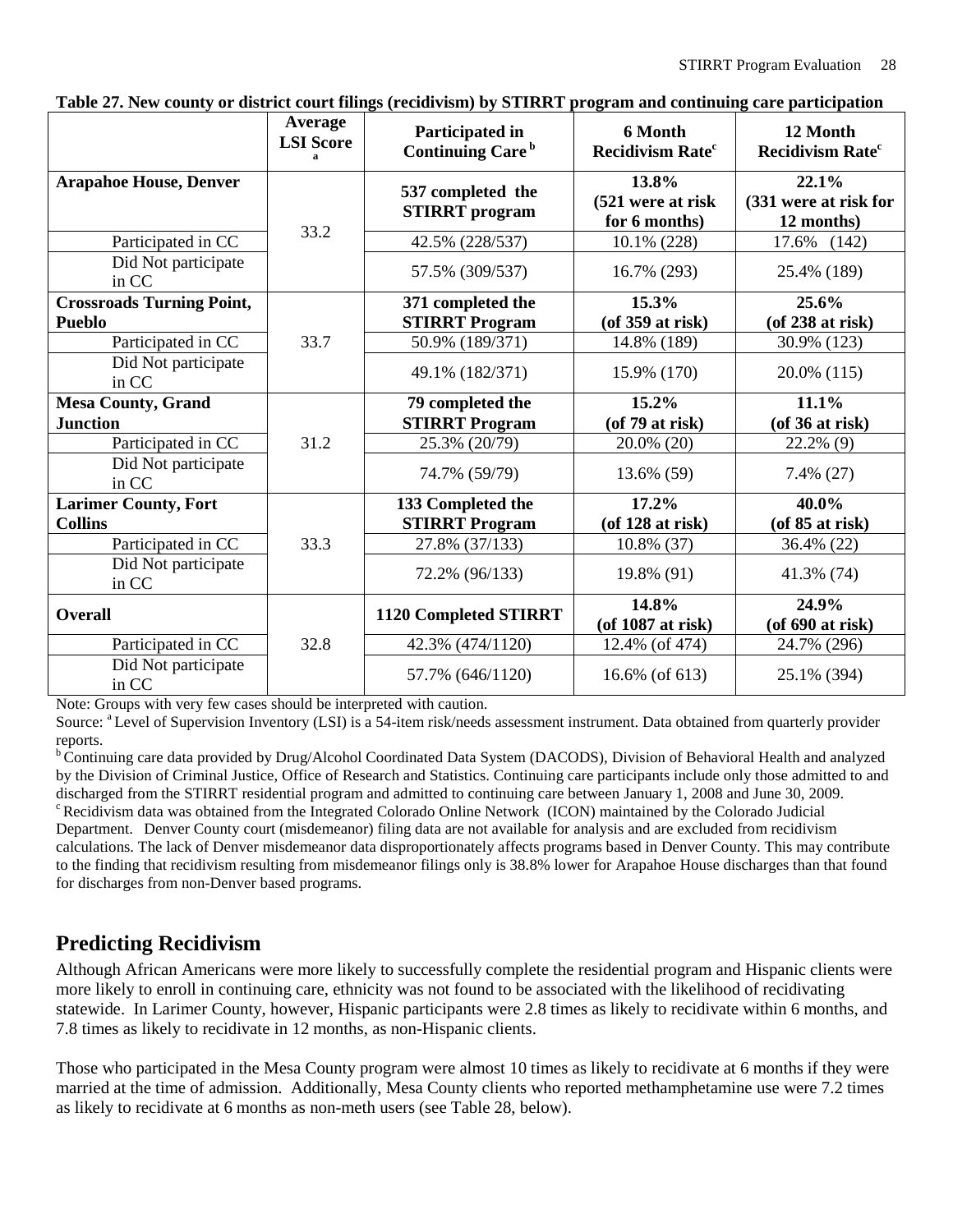Table 29 shows that in the case of 12-month recidivism, those who had ever been married were more likely to not recidivate. Overall, these individuals were 60% more likely to remain crime-free. This was especially the case in Larimer County, where those who had ever been married were 5.4 times as likely to not recidivate as those who had never married.

| <b>Provider</b>                                   | <b>Predictor</b>                 | <b>Most likely to</b> | <b>Odds Ratio</b> | N    |
|---------------------------------------------------|----------------------------------|-----------------------|-------------------|------|
| <b>Arapahoe House, Denver</b>                     | None                             |                       |                   | 521  |
| <b>Crossroads Turning Point,</b><br><b>Pueblo</b> | None                             |                       |                   | 359  |
| <b>Mesa County, Grand</b>                         | Married <sup>a</sup>             | Recidivate            | 9.9               | 79   |
| <b>Junction</b>                                   | Methamphetamine use <sup>b</sup> | Recidivate            | 7.2               |      |
| <b>Larimer County, Fort</b><br><b>Collins</b>     | Hispanic ethnicity <sup>c</sup>  | Recidivate            | 2.8               | 128  |
| <b>Overall</b>                                    | None                             |                       |                   | 1087 |

#### <span id="page-29-1"></span>**Table 28. Predictors of 6 month recidivism by program**

Source: Drug/Alcohol Coordinated Data System (DACODS), Division of Behavioral Health.  $a^a p = .005$   $b^b p = .024$   $c^c p = .032$ 

#### <span id="page-29-2"></span>**Table 29. Provider specific predictors of 12 month recidivism**

| <b>Provider</b>                                   | <b>Predictor</b>                | <b>Most likely to</b> | <b>Odds Ratio</b> | N   |  |
|---------------------------------------------------|---------------------------------|-----------------------|-------------------|-----|--|
| <b>Arapahoe House, Denver</b>                     | None                            |                       |                   | 331 |  |
| <b>Crossroads Turning Point,</b><br><b>Pueblo</b> | None                            | 238                   |                   |     |  |
| <b>Mesa County, Grand</b><br><b>Junction</b>      | None                            |                       |                   | 36  |  |
| <b>Larimer County, Fort</b>                       | Hispanic ethnicity <sup>a</sup> | Recidivate            | 7.8               | 85  |  |
| <b>Collins</b>                                    | Ever married <sup>b</sup>       | Not recidivate        | 5.4               |     |  |
| <b>Overall</b>                                    | Ever married <sup>c</sup>       | Not recidivate        | 1.6               | 690 |  |

Source: Drug/Alcohol Coordinated Data System (DACODS), Division of Behavioral Health.

<span id="page-29-0"></span> $a^{\text{a}}$  *p* = .000;  $b^{\text{b}}$  p=.004;  $c^{\text{c}}$  *p* = .008

### **Summary**

Six and 12 month recidivism rates were quite high for both those who did and did not participate in continuing care. The 6 month recidivism rate was 14.8% and the 12 month recidivism rate was 24.9%. By way of comparison of those who successfully completed community corrections in FY 2008, 14.6% recidivated within 12 months.<sup>[43](#page-29-3)</sup>

<span id="page-29-3"></span> <sup>43</sup> See footnote 4.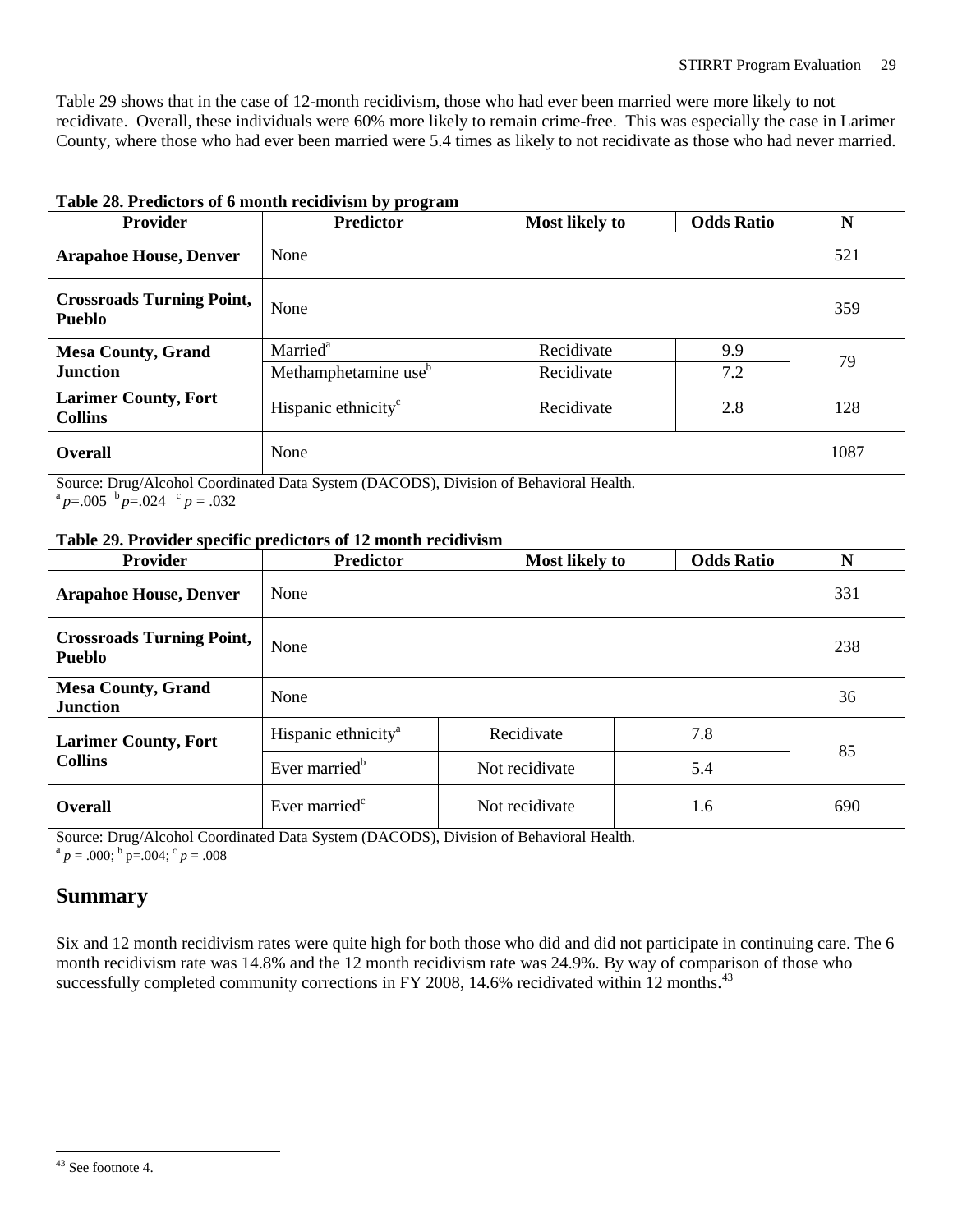## <span id="page-30-0"></span>**Section Eight: Conclusion**

Most STIRRT clients successfully completed the 14-day residential program. Successful program completion rates were high for all four program locations, ranging from 87.1% to 96.3%. However, less than half (42.3%) clients who successfully completed the residential component participated in continuing care. Because the STIRRT program is intended to be a 2 week intensive residential program followed by an 8 to 9 month non-residential program it may be useful if this portion of the program was also mandated by the court, similar to the residential portion of the program.

While this study found that 6 month recidivism rate were significantly lower for those that participated in continuing care than for those who did not (12.4% vs. 16.6%), this difference was not apparent after 12 months. After 12 months, approximately a quarter of former STIRRT clients recidivated, regardless of whether they did or did not participate in continuing care (see Table 27 and Figure 1). In some cases, recidivism rates were lower for those who *did not* participate in continuing care than for those that did, but these differences were not statistically significant. This finding is difficult to explain. Fortunately, the rates of new court filings were relatively low. Clearly, the continuing care component of STIRRT requires further study. This includes a longer study period to determine the effect of successful continuing care participation on recidivism.

The DACODS data may under-represent the number of individuals going to continuing care due to data quality issues. If the group enrolling in continuing care expanded, the recidivism rates between those that did and did not participate in continuing care may change.

Research has found that continuing care is necessary for overcoming a substance abuse problem. Extensive research has led the National Institute on Drug Abuse (2006) to suggest the following guidelines for all substance abuse treatment programs:

- 1. Drug addiction is a brain disease that affects behavior.
- 2. Recovery from drug addiction requires effective treatment, followed by management of the problem over time.
- 3. Treatment must last long enough to produce stable behavioral changes.
- 4. Assessment in the first step to treatment.
- 5. Tailoring services to match needs is important for effective drug abuse treatment for criminal justice populations.
- 6. Drug use during treatment should be carefully monitored.
- 7. Treatment should target factors that are associated with criminal behavior.
- 8. Criminal justice supervision should incorporate treatment planning for drug abuse and treatment providers should be aware of criminal justice supervision.
- 9. Continuity of care is essential for drug abusers re-entering the community.
- 10. A balance of rewards and sanctions encourages pro-social behavior and treatment participation.
- 11. Offenders with co-occurring drug abuse and mental health problems often require an integrated treatment approach.
- 12. Medications are an important part of treatment for many drug abusing offenders.
- 13. Treatment for individuals re-entering society should include treatment for serious medical issues.

While this evaluation is the most complete study of STIRRT to date, evaluation efforts by independent researchers should continue. Efforts to improve data quality of DACODS will increase confidence in study findings. Over time, more data will be available which will shed more light on the degree of participation in continuing care and the impact of this participation on recidivism.